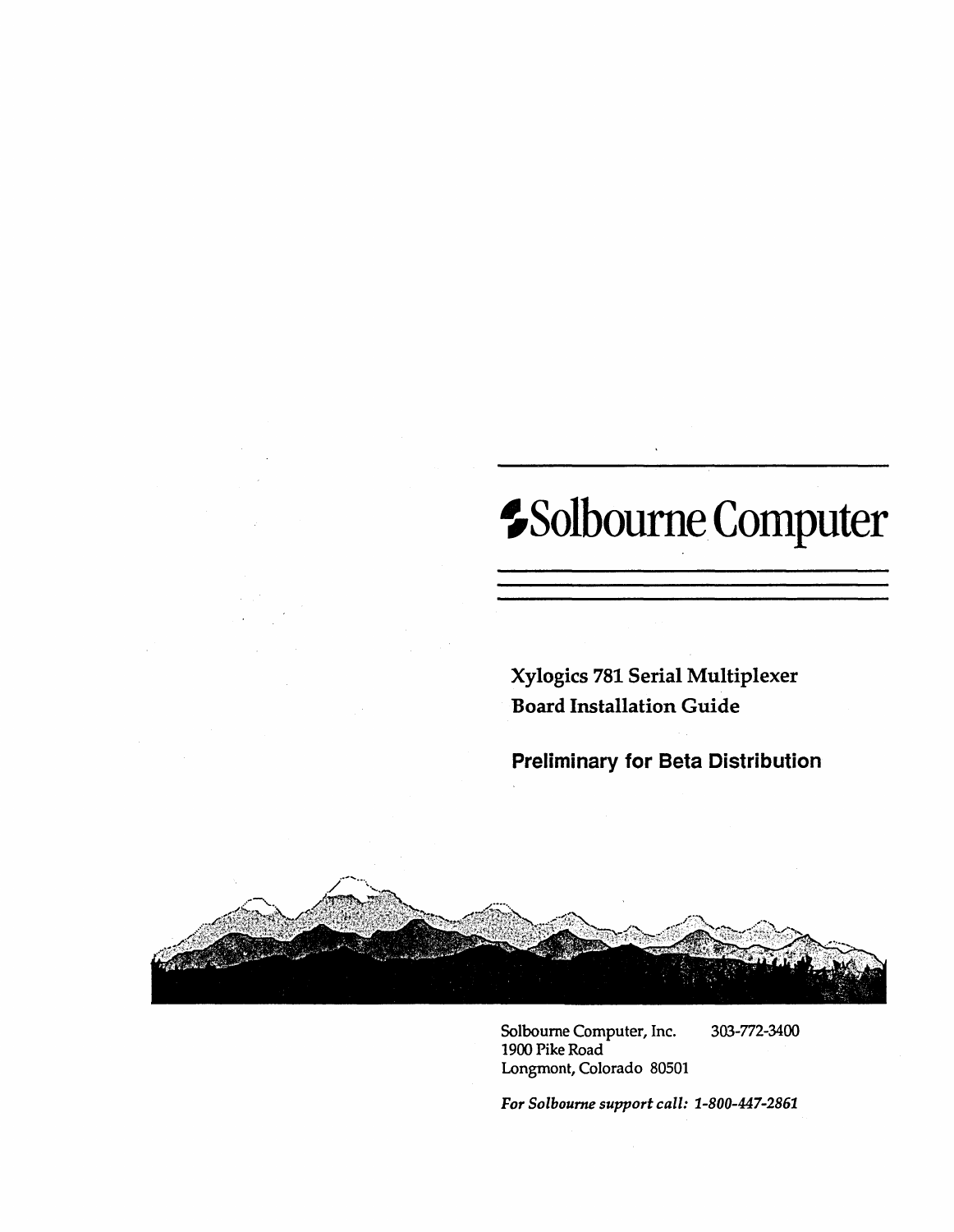Solboume, Series5, Series4, Kbus, OSIMP, and the Solboume logo are trademarks of Solboume Computer, Inc.

Mod-Tap is a trademark of Mod-Tap systems

#### Part Number: 103181-AA

October 1989

Copyright © 1989 by Solboume Computer, Inc. All rights reserved. No part of this publication may be reproduced, stored in any media or in any type of retrieval system, transmitted in any form (e.g., electronic, mechanical, photocopying, recording) or translated into any language or computer language without the prior written permission of Solboume Computer, Inc., 1900 Pike Road, Longmont, Colorado 80501. There is no right to reverse engineer, decompile, or disassemble the information contained herein or in the accompanying software.

Solboume Computer, Inc. reserves the right to revise this publication and to make changes. from time to time without obligation to notify any person of such revisions or changes.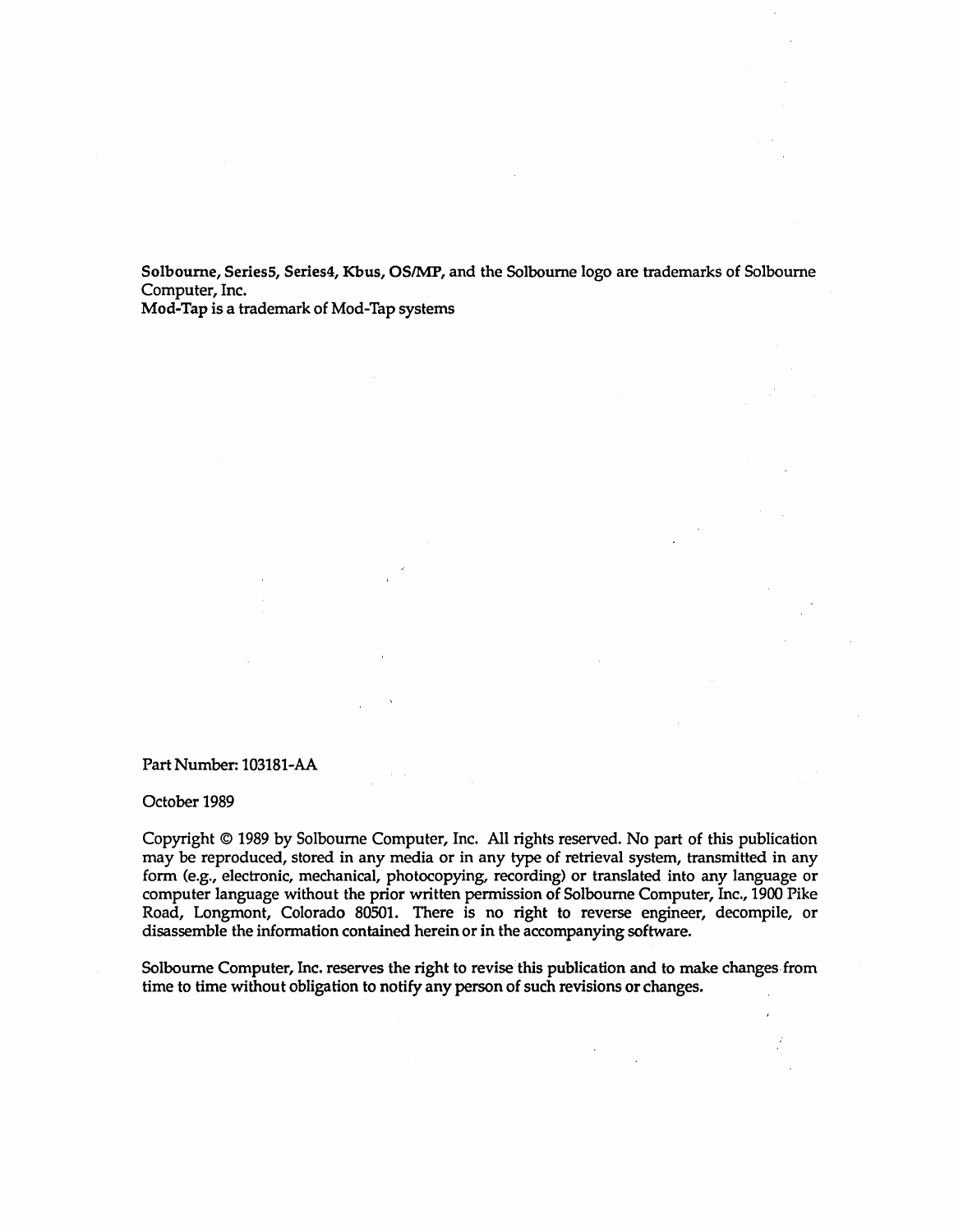#### FCC Warning

#### Class A Computing Devices

·This equipment generates, uses, and may emit radio frequency energy. The equipment has been tested and found to comply with the limits for a Class A computing device pursuant to Subpart J of Part 15 of FCC Rules, which are designed to provide reasonable protection against such radio frequency interference when operated in a commercial environment. Operation of this equipment in a residential area may cause interference in which case the user at his own expense may be required to take measures.

#### Canadian Department of Communications

This digital apparatus does not exceed the Class A limits for radio noise for digital apparatus set out in the Radio Interference Regulations of the Canadian Department of Communications.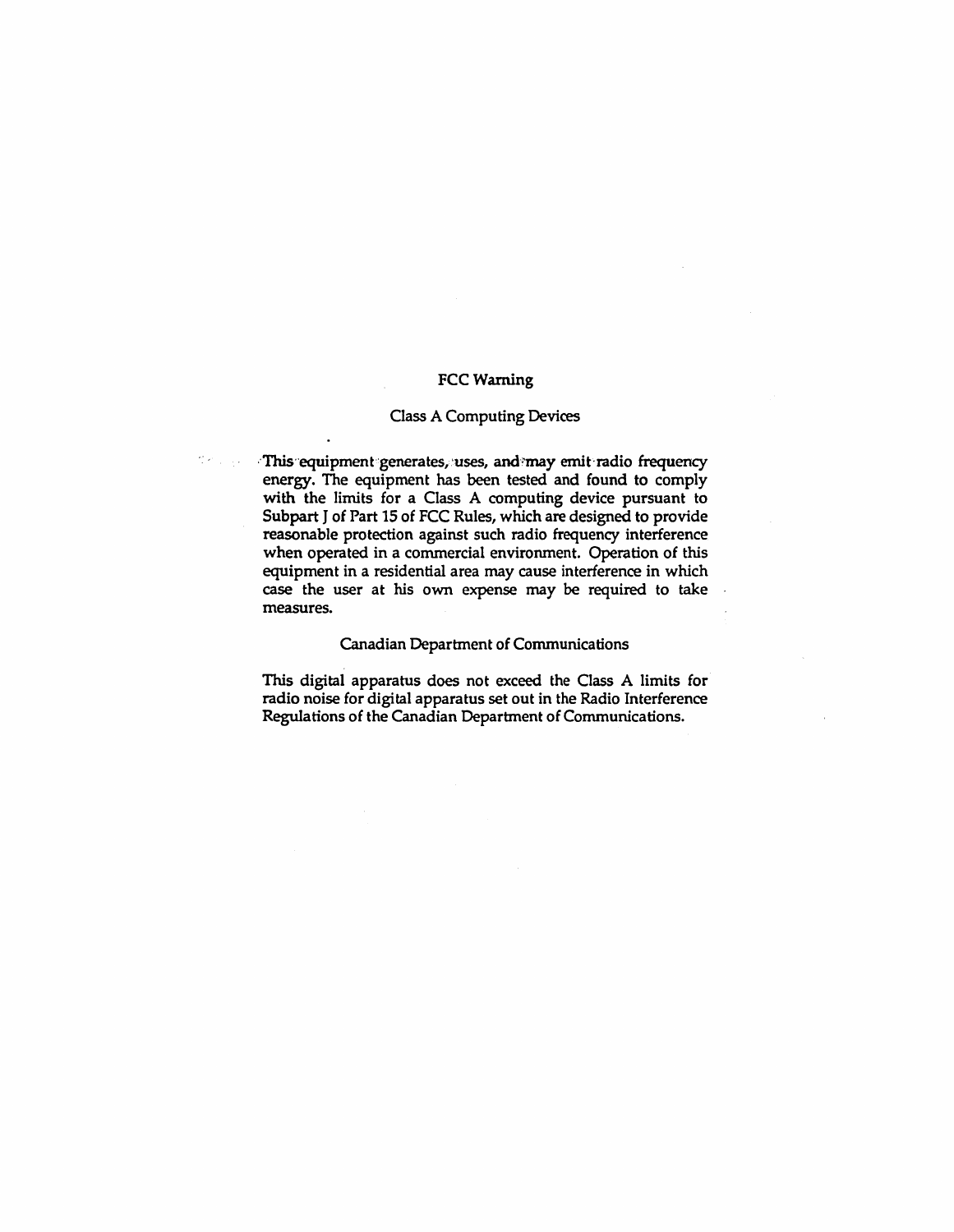#### Preface

The Xylogics 781 Serial Multiplexer Board and accessories make up a Serial Multiplexer kit for Solboume systems. This kit can be used with any Solbourne system that includes a VMEbus card cage to connect up to 64 serial devices to one Solboume system. This manual describes how to configure and install the Xylogics 781 Serial Multiplexer Board and accessories.

The guide is divided into five sections, as follows:

Section 1 - Introduction

This section provides an overview of the Xylogics 781 Board.

Section 2 - Unpacking the Xylogics 781 Multiplexer Board This section describes how to unpack the Xylogics Board and the kit.

Section 3 - Xylogics 781 Serial Multiplexer Board Jumpers This section describes how to set jumpers on the Xylogics 781 Board.

Section 4 - Xylogics 781 Board Interconnection Hardware This section describes the connectivity hardware used to interconnect the board to other equipment.

Section 5 - Installing the Xylogics 781 Board'

 $\sim$ 

This section gives step-by-step instructions for installing the Xylogics 781 Board in a Series4 or Series5 /600.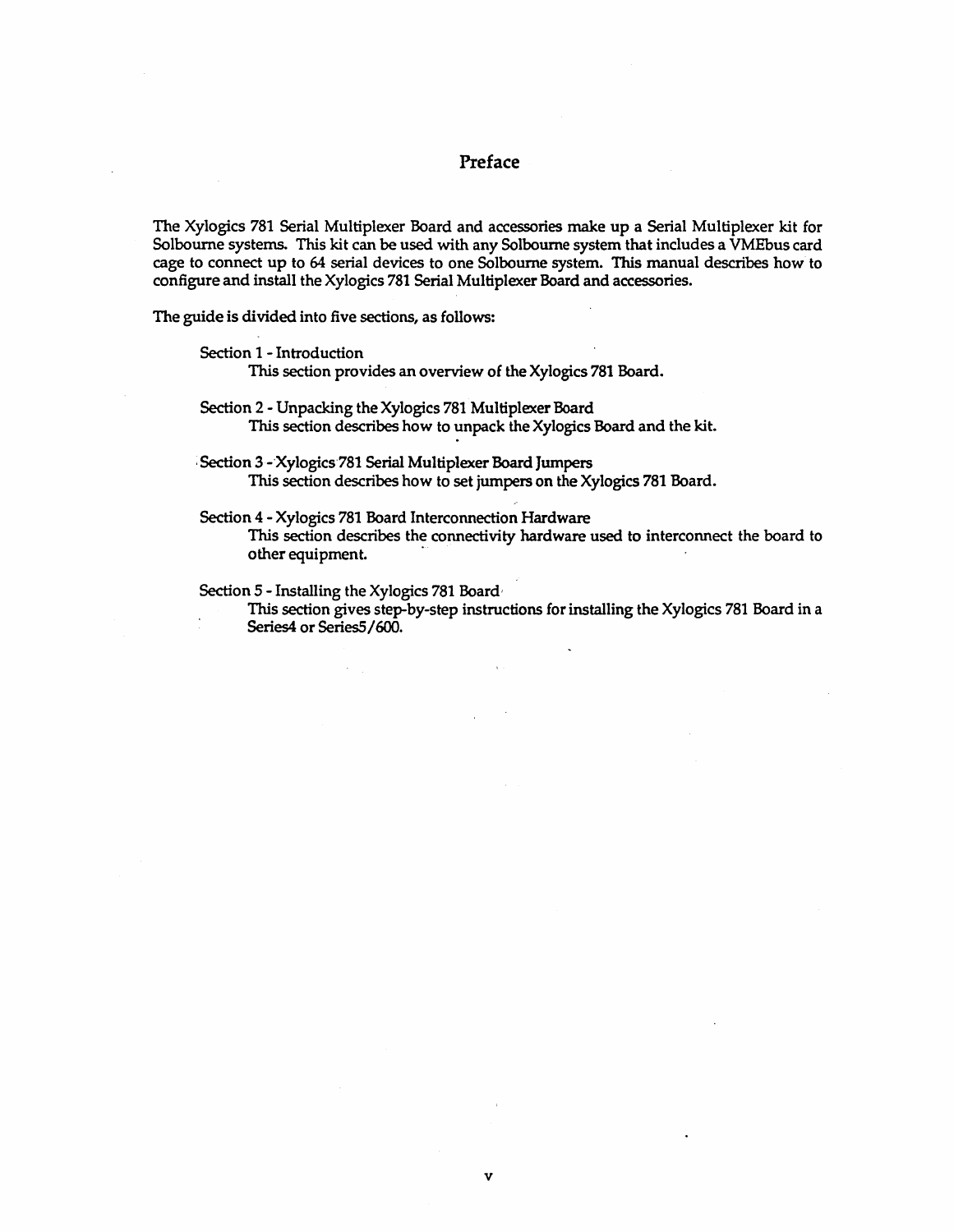# Table of Contents

 $\label{eq:2.1} \frac{1}{\sqrt{2}}\int_{\mathbb{R}^3}\frac{1}{\sqrt{2}}\left(\frac{1}{\sqrt{2}}\right)^2\left(\frac{1}{\sqrt{2}}\right)^2\left(\frac{1}{\sqrt{2}}\right)^2\left(\frac{1}{\sqrt{2}}\right)^2\left(\frac{1}{\sqrt{2}}\right)^2\left(\frac{1}{\sqrt{2}}\right)^2\left(\frac{1}{\sqrt{2}}\right)^2.$ 

 $\hat{\mathcal{A}}$ 

 $\label{eq:2.1} \frac{1}{2\pi}\left(\frac{1}{2}\left(\frac{1}{2}\right)^2\right)^2\left(\frac{1}{2}\left(\frac{1}{2}\right)^2\right)^2\left(\frac{1}{2}\left(\frac{1}{2}\right)^2\right)^2\right)^2.$ 

 $\frac{1}{2} \sum_{i=1}^n \frac{1}{2} \sum_{j=1}^n \frac{1}{2} \sum_{j=1}^n \frac{1}{2} \sum_{j=1}^n \frac{1}{2} \sum_{j=1}^n \frac{1}{2} \sum_{j=1}^n \frac{1}{2} \sum_{j=1}^n \frac{1}{2} \sum_{j=1}^n \frac{1}{2} \sum_{j=1}^n \frac{1}{2} \sum_{j=1}^n \frac{1}{2} \sum_{j=1}^n \frac{1}{2} \sum_{j=1}^n \frac{1}{2} \sum_{j=1}^n \frac{1}{2} \sum_{j=$ 

 $\mathcal{L}^{\text{max}}_{\text{max}}$  and  $\mathcal{L}^{\text{max}}_{\text{max}}$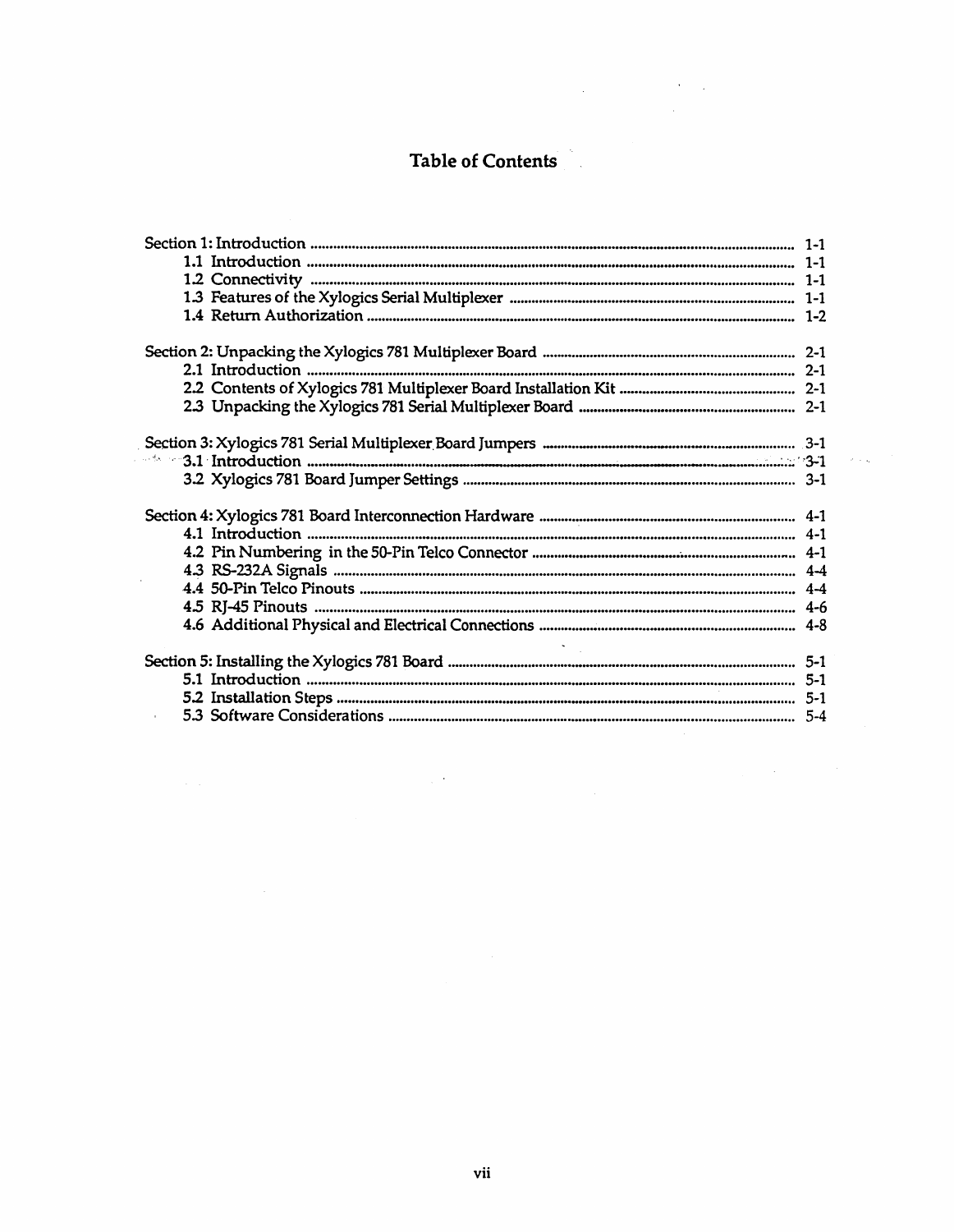# List of Figures

| Figure 1-1.   |                                                                    |  |
|---------------|--------------------------------------------------------------------|--|
| Figure 3-1.   | Xylogics 781 Serial Multiplexer Board Default Jumper Settings  3-2 |  |
| Figure 4-1.   |                                                                    |  |
| Figure 4-2.   |                                                                    |  |
| Figure 4-3.   |                                                                    |  |
| Figure 5-1.   |                                                                    |  |
| $Figure 5-2.$ |                                                                    |  |

 $\cdot$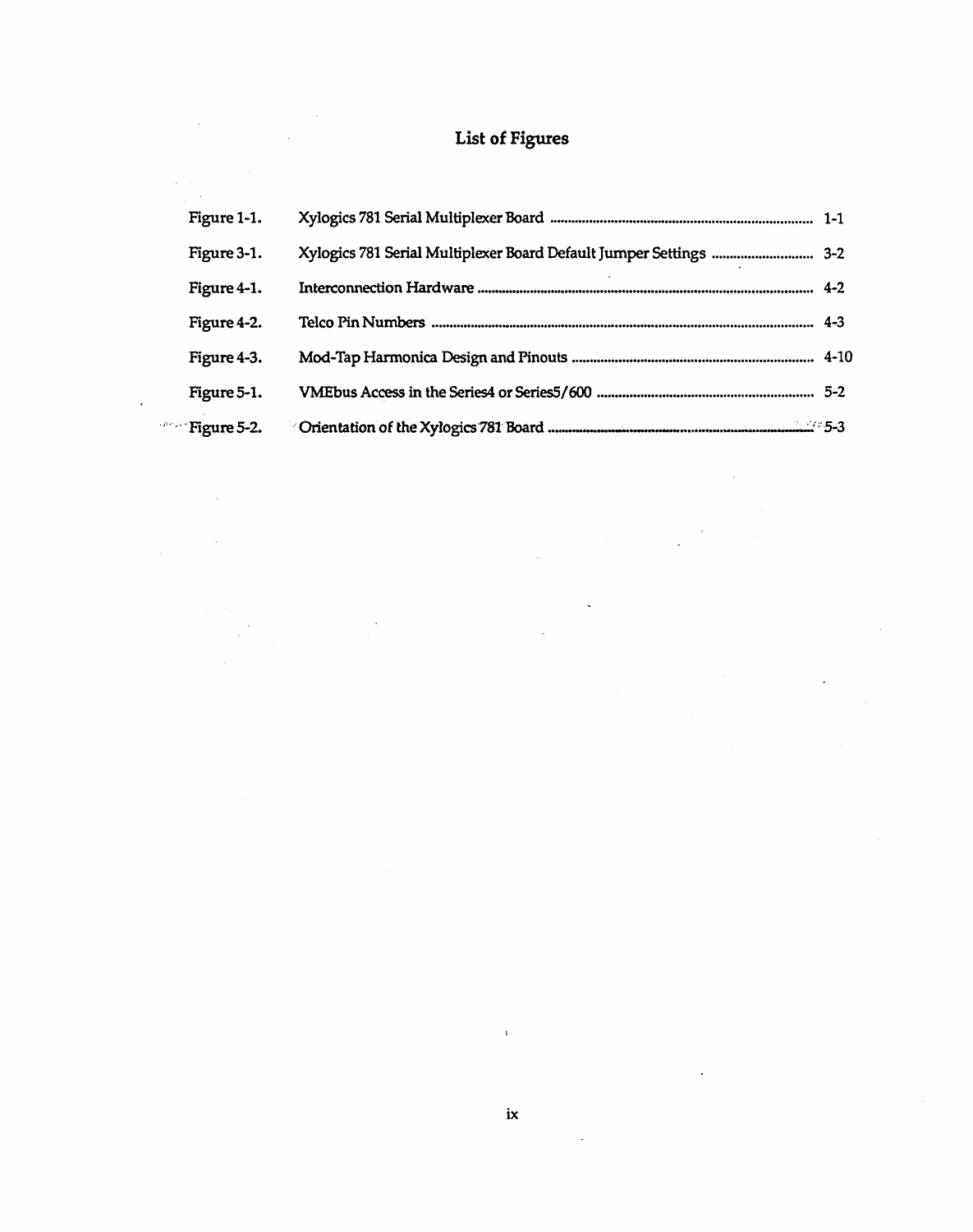# List of Tables

 $\label{eq:2.1} \frac{1}{2} \sum_{i=1}^n \frac{1}{2} \sum_{j=1}^n \frac{1}{2} \sum_{j=1}^n \frac{1}{2} \sum_{j=1}^n \frac{1}{2} \sum_{j=1}^n \frac{1}{2} \sum_{j=1}^n \frac{1}{2} \sum_{j=1}^n \frac{1}{2} \sum_{j=1}^n \frac{1}{2} \sum_{j=1}^n \frac{1}{2} \sum_{j=1}^n \frac{1}{2} \sum_{j=1}^n \frac{1}{2} \sum_{j=1}^n \frac{1}{2} \sum_{j=1}^n \frac{$ 

 $\sim 10$ 

 $\sim$ 

| Table 3-1. |  |
|------------|--|
| Table 3-2. |  |
| Table 3-3. |  |
| Table 3-4. |  |
| Table 4-1. |  |
| Table 4-2. |  |
|            |  |
| Table 5-1. |  |
| Table 5-2. |  |
|            |  |

الأنبياني

 $\mathcal{S}$ 

 $\sim 10^{11}$ 

 $\sim 10^7$ 

 $\frac{1}{2}$ 

 $\mathcal{A}$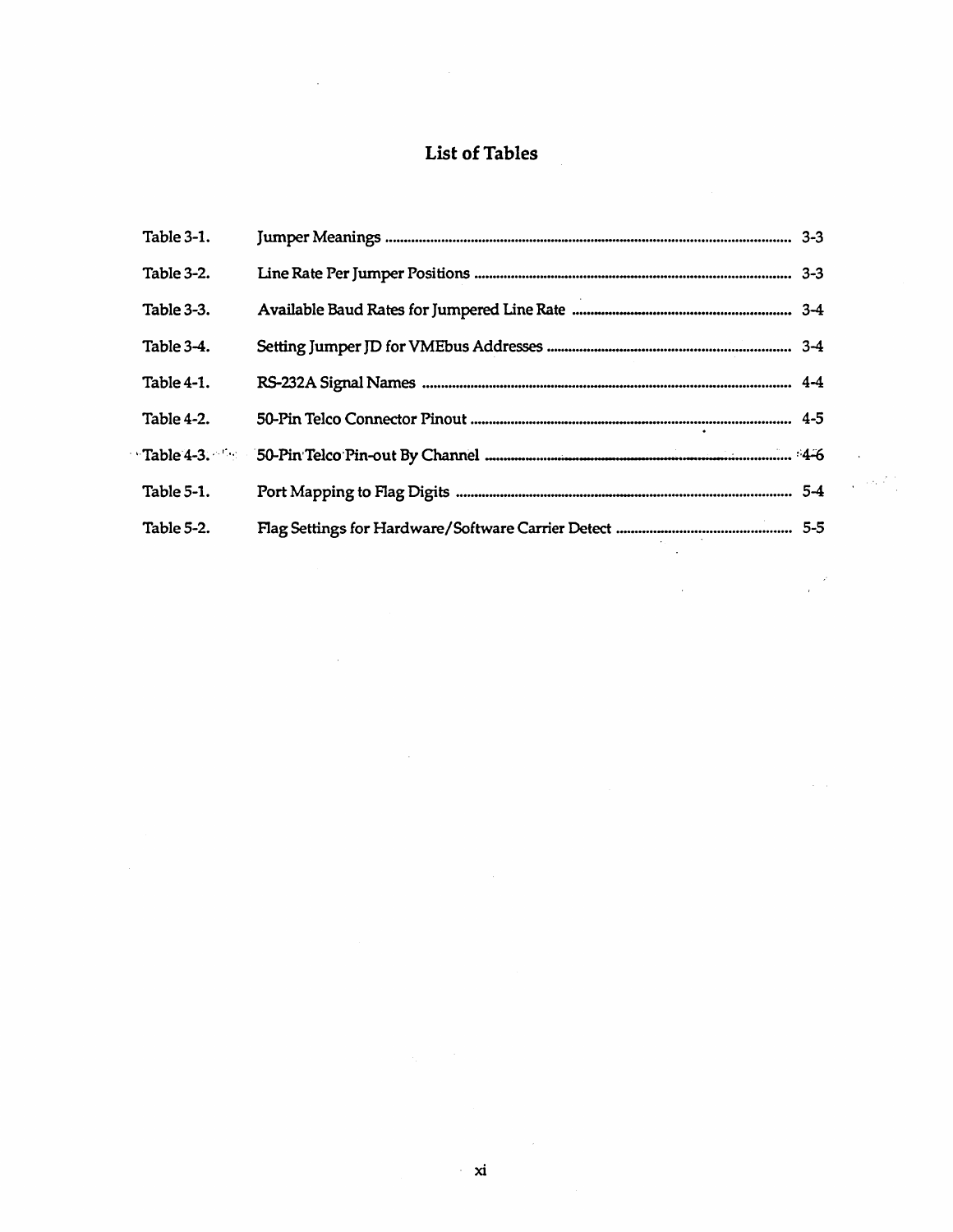# Section 1: Introduction

#### 1.1 Introduction

This document covers the installation of one or more the Xylogics 781 Serial Multiplexer Boards in any Solbourne system that includes a VMEbus cardcage. Up to 16 asynchronous serial ports are available on each Xylogics 781 Board. Up to four boards (depending on VMEbus slot availability in the host system) can be installed, providing up to 64 serial ports per system.

#### 1.2 Connectivity

Serial devices that can connect to the Solbourne system via a 781 Board include printers,  $\cdot$  : imodems, and terminals. Physical connectivity to any specific device may not be provided by the interconnect hardware delivered with the Xylogics Board; however, most physical connections can be made using readily available converters. Electrical connectivity between the Solbourne system and any specific device may or may not be provided as shipped. Detailed specifications on the SO-pin telco and 8-pin RJ-45 pinouts available in the Solbourne Xylogics 781 Board kit are given in Section 4, Xylogics 781 Board Interconnection Hardware. Using this specification, it is possible to convert the electrical interface provided to one that is compatible with virtually any RS-232-A serial device. .

#### $\star \star$  CAUTION  $\star \star$

Always use electrostatic protection when handling circuit boards; failure to do so could cause destruction of electrical circuits on the board.

#### 1.3 Features of the Xylogics Serial Multiplexer

The Xylogics 781 Multiplexer has the following features:

- Up to 16 asynchronous, serial devices can be connected per board
- Up to four boards per Solboume system
- Direct Memory Access (DMA) transfer rate of up to 10 Mbytes/sec
- Sustained asynchronous communication rates of up to 9600 baud when using all 16 channels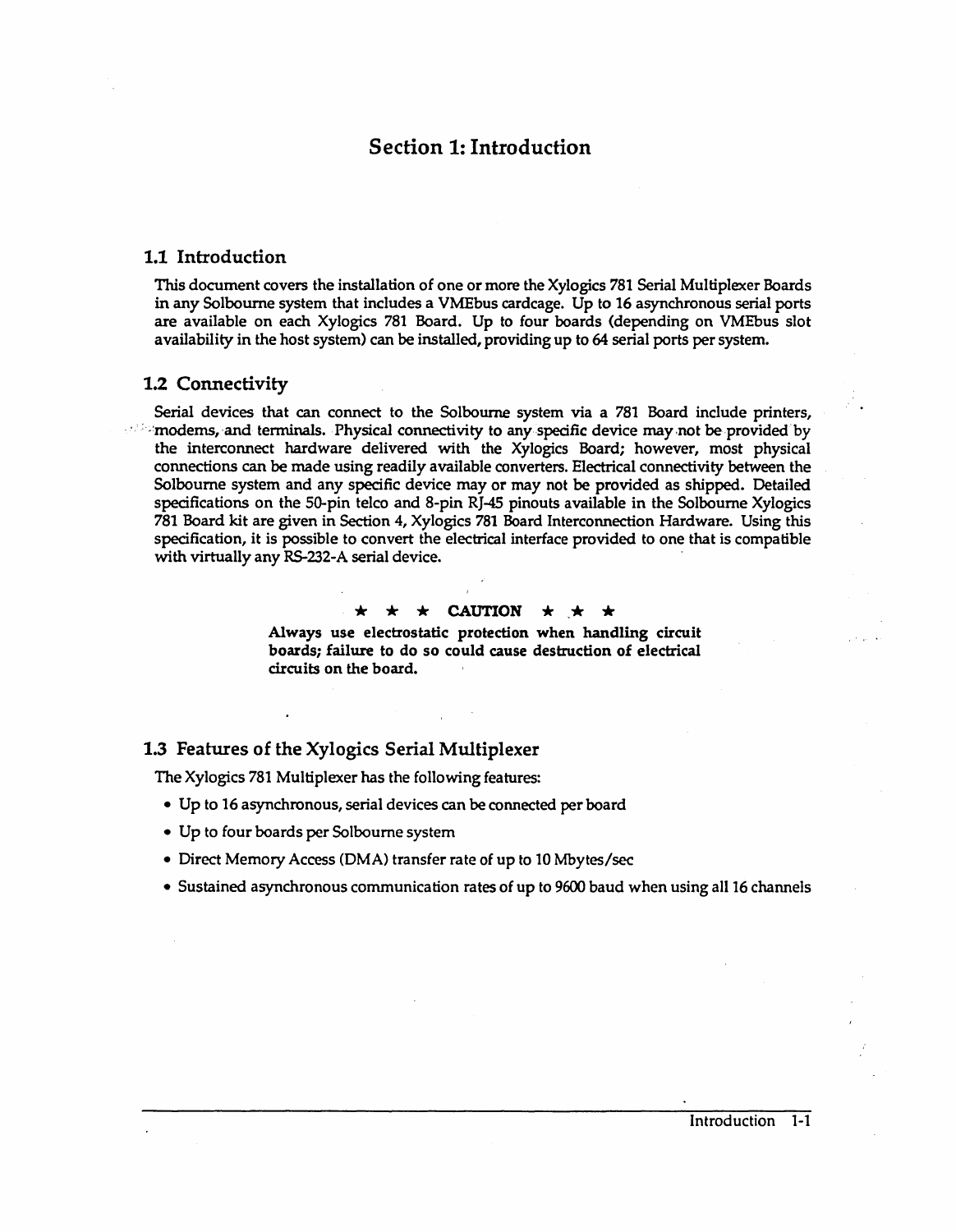



Figure 1-1. Xylogics 781 Serial Multiplexer Board

# 1.4 Return Authorization

Depending on your circumstances, you may have received the Xylogics 781 Board kit as an exchange for one or more parts in your system. If this is the case, please read this section closely.

Whenever exchanges occur, each returning assembly requires the issuance of a Return Material Authorization (RMA) number, which authorizes the return. Without an RMA, you may not be credited for the return, and would therefore be liable (or the full purchase price of the replaced part(s).

Most of the time, an RMA has already been issued for the return of parts. If one has been issued, the RMA number is written on the exterior of the shipping package in which your replacement part was shipped. Be sure to ship returned parts in the shipping package provided.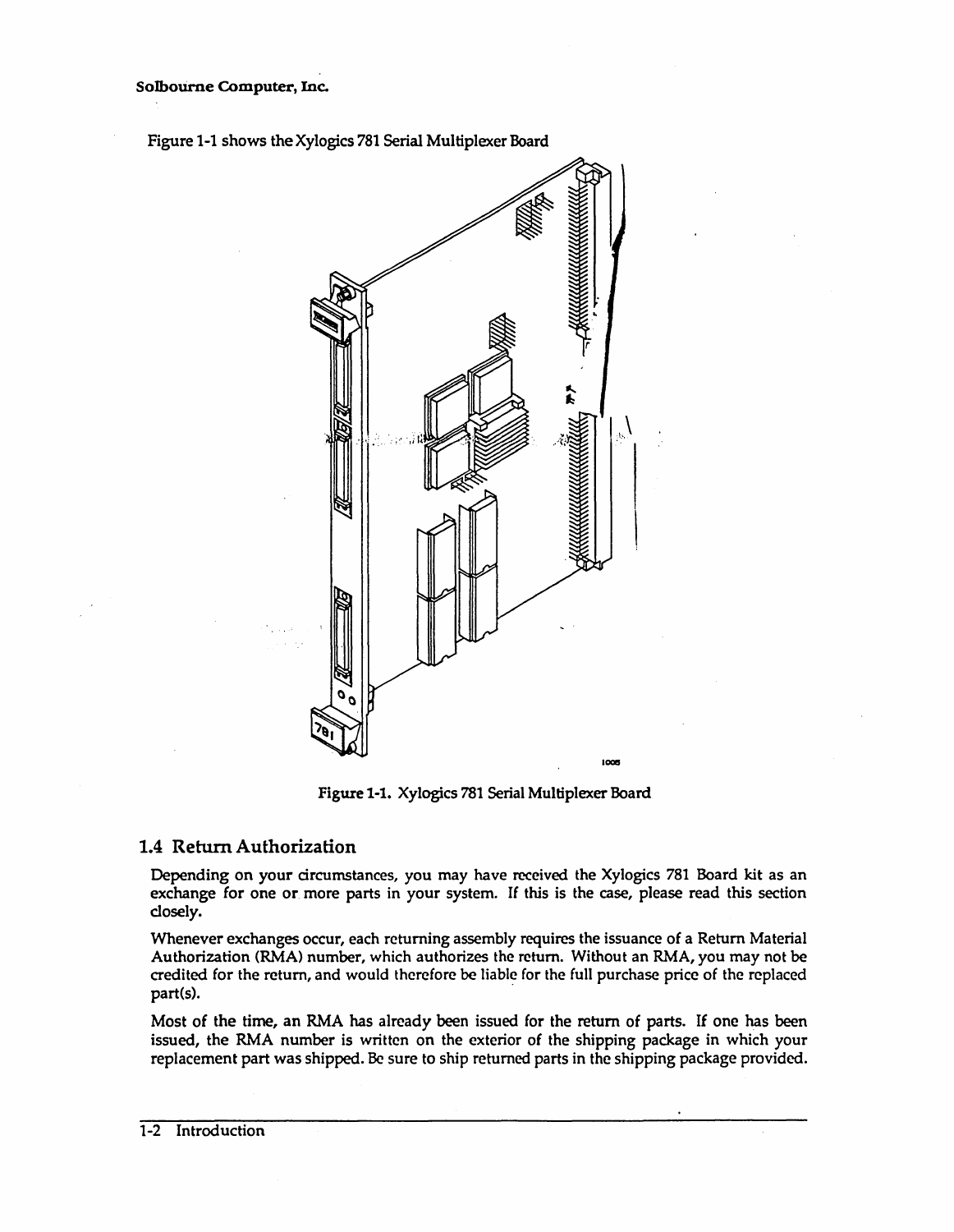If you are shipping more than one return part to us; use the additional shipping packages provided.

If no RMA number is written on the shipping package, call Solboume Support at 1-800-447-2861 for an RMA number. Once you've received an RMA number, write it into the dotted blue rectangle located in the lower right comer on the outside of the package.

Be sure to return the correct part. Boards have descriptions screened onto the upper edge of the circuit board (as you face the component side of the board). Mass storage devices have identification labels attached to one side of the drive. If you have any questions regarding the identification of a part to be returned, call Solboume for assistance.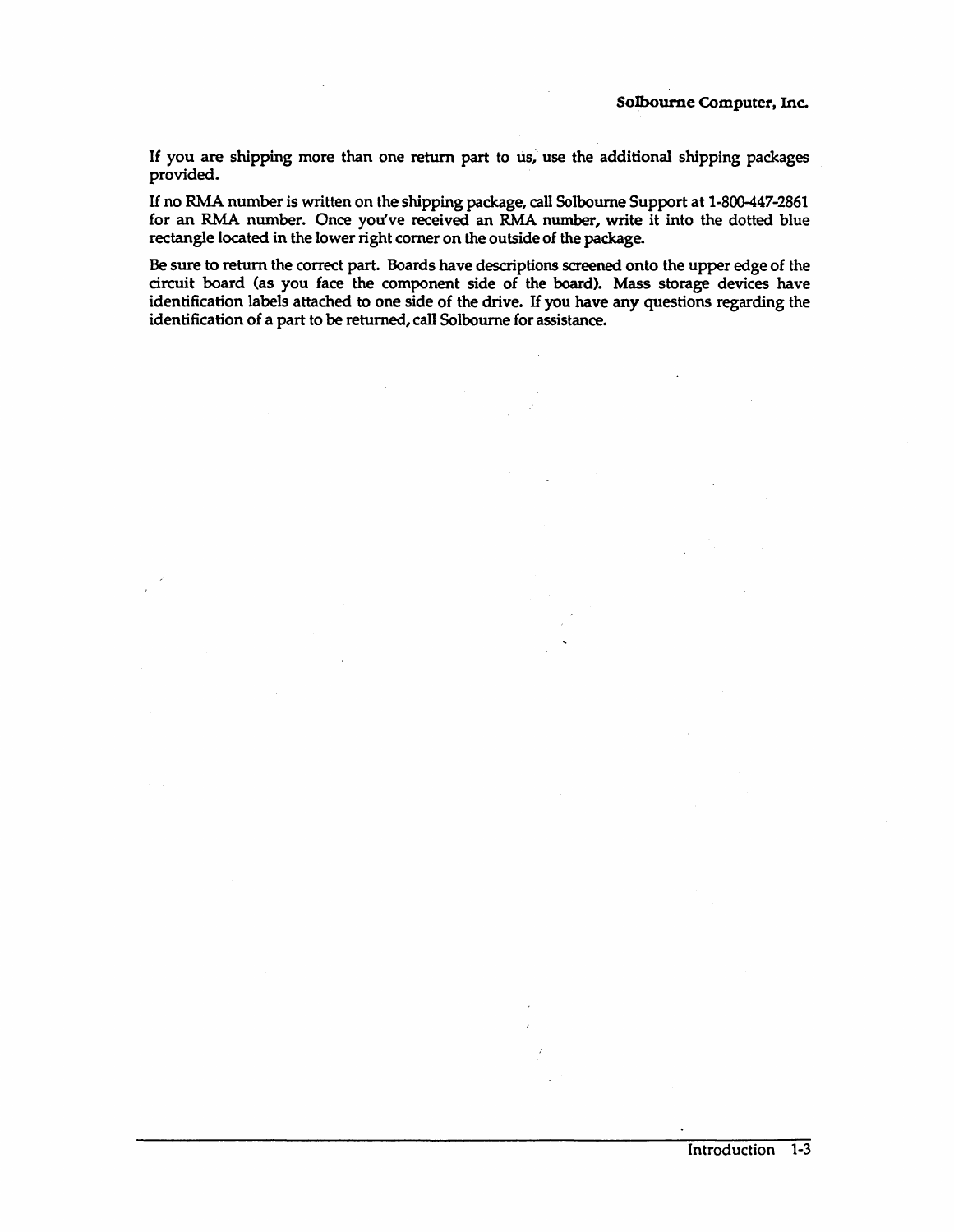# Section 2: Unpacking the Xylogics 781 Multiplexer Board

# 2.1 Introduction

This section shows how to unpack the Xylogics 781 Multiplexer Board.

# 2.2 Contents of Xylogics 781 Multiplexer Board Installation Kit

The installation kit contains the following:

- A Xylogics 781 Serial Multiplexer Board
- Three cables terminated with a 50-pin female telco connector.
- Three 50-pin telco-to-8-pin-RJ-45 converters (harmonicas)
- Disposable electrostatic wrist strap
- Installation Guide
- Any appropriate patch tape against the current OS/MP release (as needed) and release notes for this tape, when a tape is shipped
- Release Notes for the Xylogics kit

# 2.3 Unpacking the Xylogics 781 Serial Multiplexer Board

Take the Xylogics Serial Multiplexer Board container to the location where it will be installed in a host system, and follow these steps:

- 1. At the installation location, inspect the shipping container for signs of damage. If you find external damage, do not proceed with the installation. Contact the carrier immediately.
- 2. Open the container and find the electrostatic strap. Place this strap on your wrist on one end and attach to the other to the host system chassis.
- 3. Remove the foam inner pack.
- 4. Remove the board from the inner pack and remove the plastic protective bag. Retain plastic bag for use during configuration.
- S. Inspect the board and other components for any obvious signs of damage.
- 6. If you find no damage, proceed to the next section where you will find instructions for configuring the Xylogics 781 Board.

If you have any problems installing or using the Xylogics 781 Board, call the Solboume toll free support number 1-800-447-2861.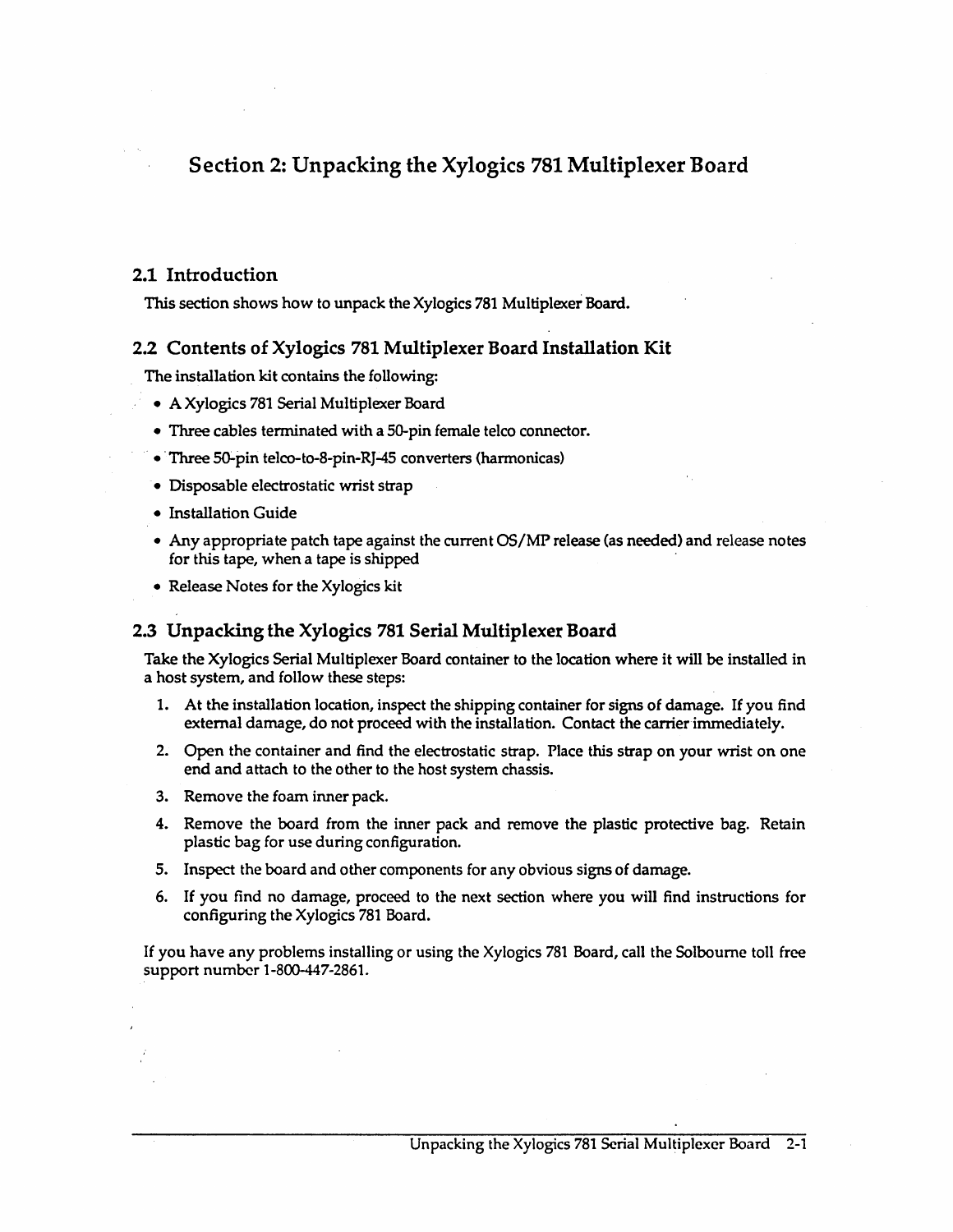# Section 3: Xylogics 781 Serial Multiplexer Board Jumpers

## 3.1 Introduction

This section describes Xylogics 781 Board jumper settings. The user sets the VMEbus address and crystal speed of each Xylogics 781 Board by jumpers on the board. Other jumpers on the board are factory-set, but should be verified.

#### $\star \star \star$  CAUTION  $\star \star \star$

An electrostatic grounding wrist strap should be worn when handling the Xylogics 781 Board. It should be connected to the host Solboume system chassis to provide a ground.

## 3.2 Xylogics 781 Board Jumper Settings

Address jumpers can be set to the following levels:

- 0x0620 for board 0
- 0x0640 for board 1
- Ox066O for board 2
- Ox0680 for board 3

It is arbitrary which board is set to which level. However, it is recommended that they be positioned in the VMEbus cardcage in the same order as their VMEbus addresses. This helps you remember the address level of each board and the corresponding device number used by the OS/MP.

Figure 3-1 shows the location and default setting for jumpers on the Xylogics 781 Board.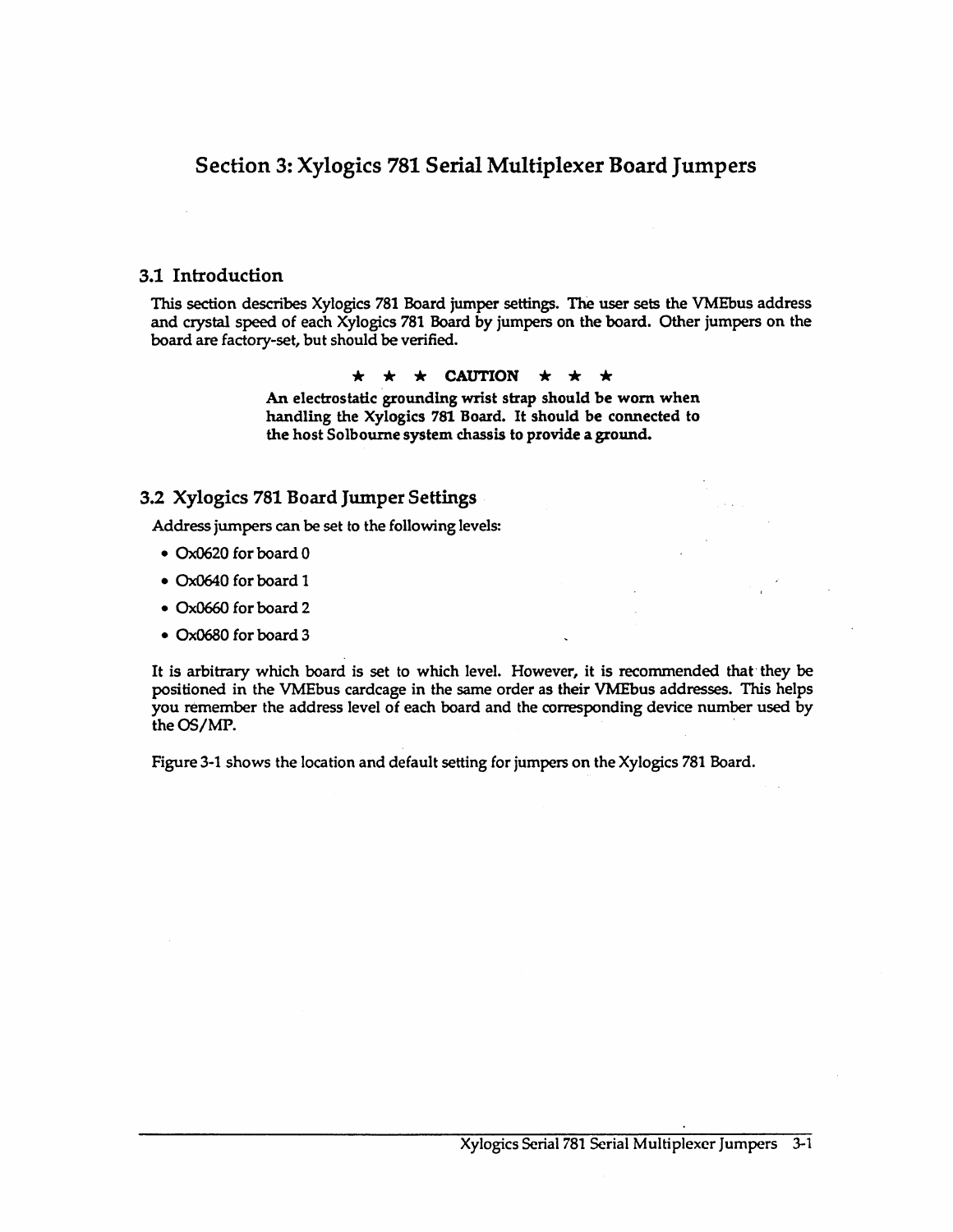

Figure 3-1. Xylogics 781 Serial Multiplexer Board Default Jumper Settings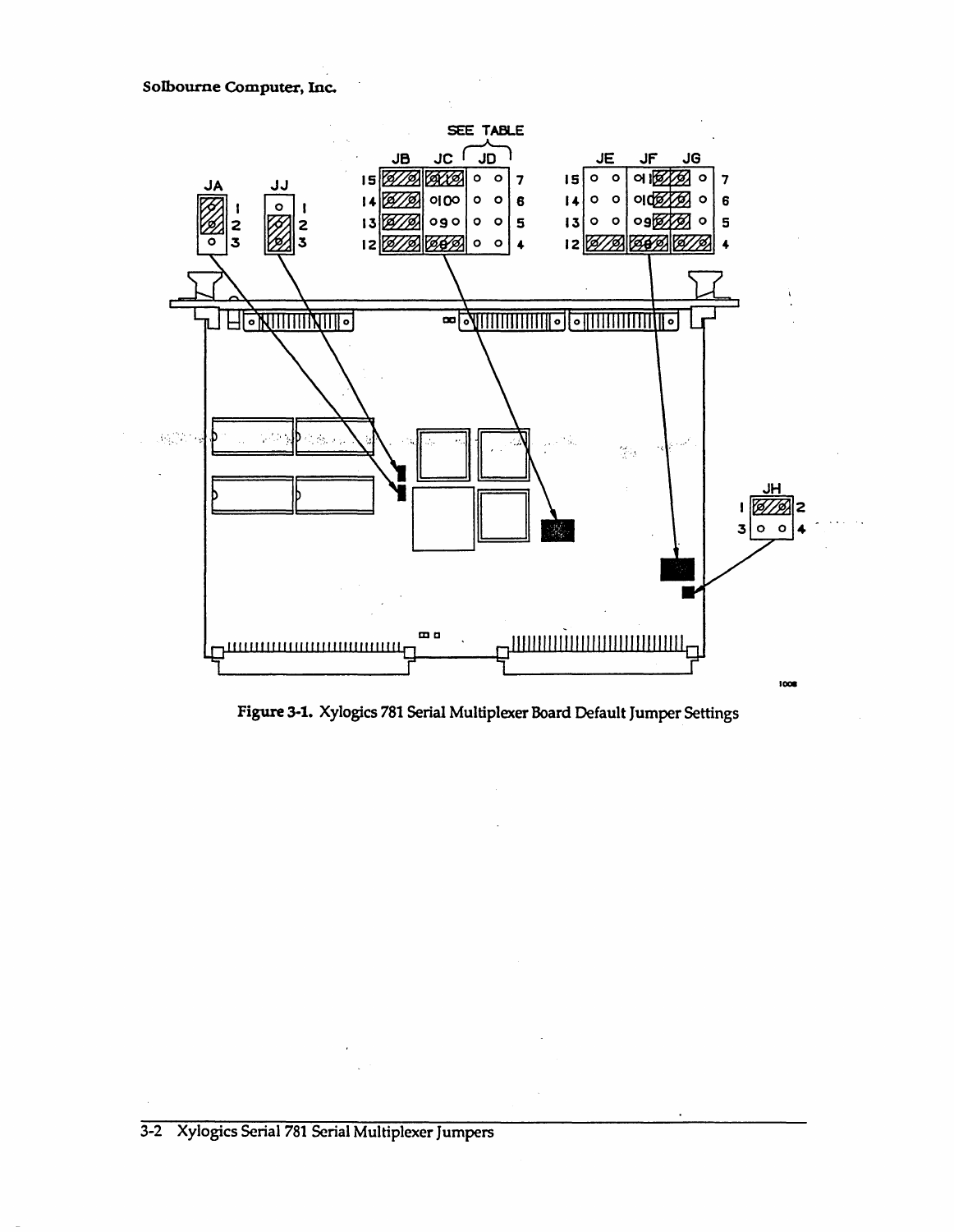Table 3-1 identifies the meanings of the jumpers and by whom they should be set. Those set by the factory should be checked before installing the board.

|        | <b>Jumper Name</b> | Purpose                  | Set by Whom       |
|--------|--------------------|--------------------------|-------------------|
|        | <b>JA</b>          | Crystal speed selection  | User              |
|        | JB                 | <b>VMEbus address</b>    | Solbourne factory |
|        | JC                 | <b>VMEbus address</b>    | Solbourne factory |
|        | סן                 | <b>VMEbus address</b>    | User              |
|        | JE                 | <b>Bus Request/grant</b> | Solbourne factory |
|        | JF                 | Bus request/grant        | Solbourne factory |
| المحمد | t. .<br>JG         | 54.<br>Bus request/grant | Solbourne factory |
|        | <b>TH</b>          | Diagnostics              | User              |
|        | JJ                 | <b>ROM</b> size          | Solbourne factory |
|        |                    |                          |                   |

Table 3-2 shows the settings on jumpers JA and JH that are required to change the board's crystal speed.

| <b>Line Rate</b> | <b>Jumper Positions</b>                                |
|------------------|--------------------------------------------------------|
|                  | JA: jumper pin 1 to 2<br>JH: jumper pin 1 to 2         |
|                  | JA: jumper pin 2 to 3<br>JH: no jumper between 1 and 2 |

Table 3-2. Line Rate Per Jumper Positions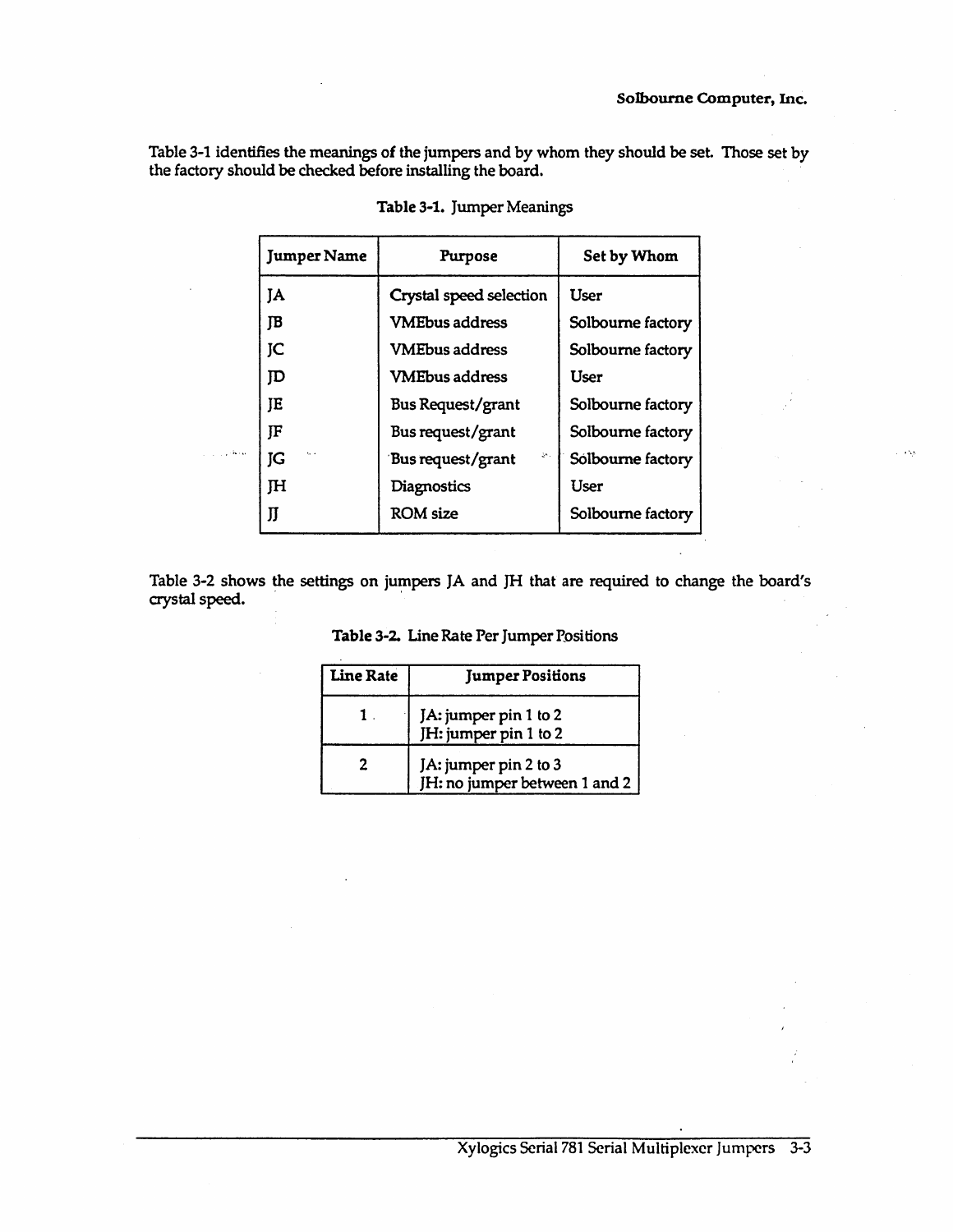#### Solbourne Computer, Inc.

Table 3-3 shows the baud rate selections available with different line rate settings.

|       | JA Pines 1-2 in | JA Pins 2-3 in              |  |  |
|-------|-----------------|-----------------------------|--|--|
|       | JH Pins 1-2 in  | JH Pins 1-2 out             |  |  |
|       |                 | <b>Baud Rates Available</b> |  |  |
|       | 100             | 50                          |  |  |
|       | 150             | 75                          |  |  |
|       | 220             | 110                         |  |  |
|       | 269             | 134.5 (not used)            |  |  |
|       | 300             | 150                         |  |  |
|       | 600             | 300                         |  |  |
|       | 1200            | 600                         |  |  |
| 1.183 | $\cdot$ 2400    | ी 1200                      |  |  |
|       | 3600            | 1800                        |  |  |
|       | 4000            | 2000                        |  |  |
|       | 4800            | 2400                        |  |  |
|       | 7200            | 3600                        |  |  |
|       | 9600            | 4800                        |  |  |
|       | 14400           | 7200                        |  |  |
|       | 19200           | 9600                        |  |  |
|       | <b>38400</b>    | 19200                       |  |  |

Table 3-3. Available Baud Rates for Jumpered Line Rate

Table 3-4 shows the settings on jumper JD that are required to change the board's VMEbus address.

| Board<br>Number  | Address | Pin <sub>4</sub> | Pin 5 | Pin <sub>6</sub> | Pin 7 |
|------------------|---------|------------------|-------|------------------|-------|
| $\boldsymbol{0}$ | Ox0620  | in               | out   | in               | in    |
|                  | Ox0640  | in               | in    | out              | in    |
| $\overline{2}$   | Ox0660  | in               | out   | out              | in    |
| $\mathbf{3}$     | Ox0680  | in               | in    | in               | out   |

Table 3-4. Setting Jumper JD for VMEbus Addresses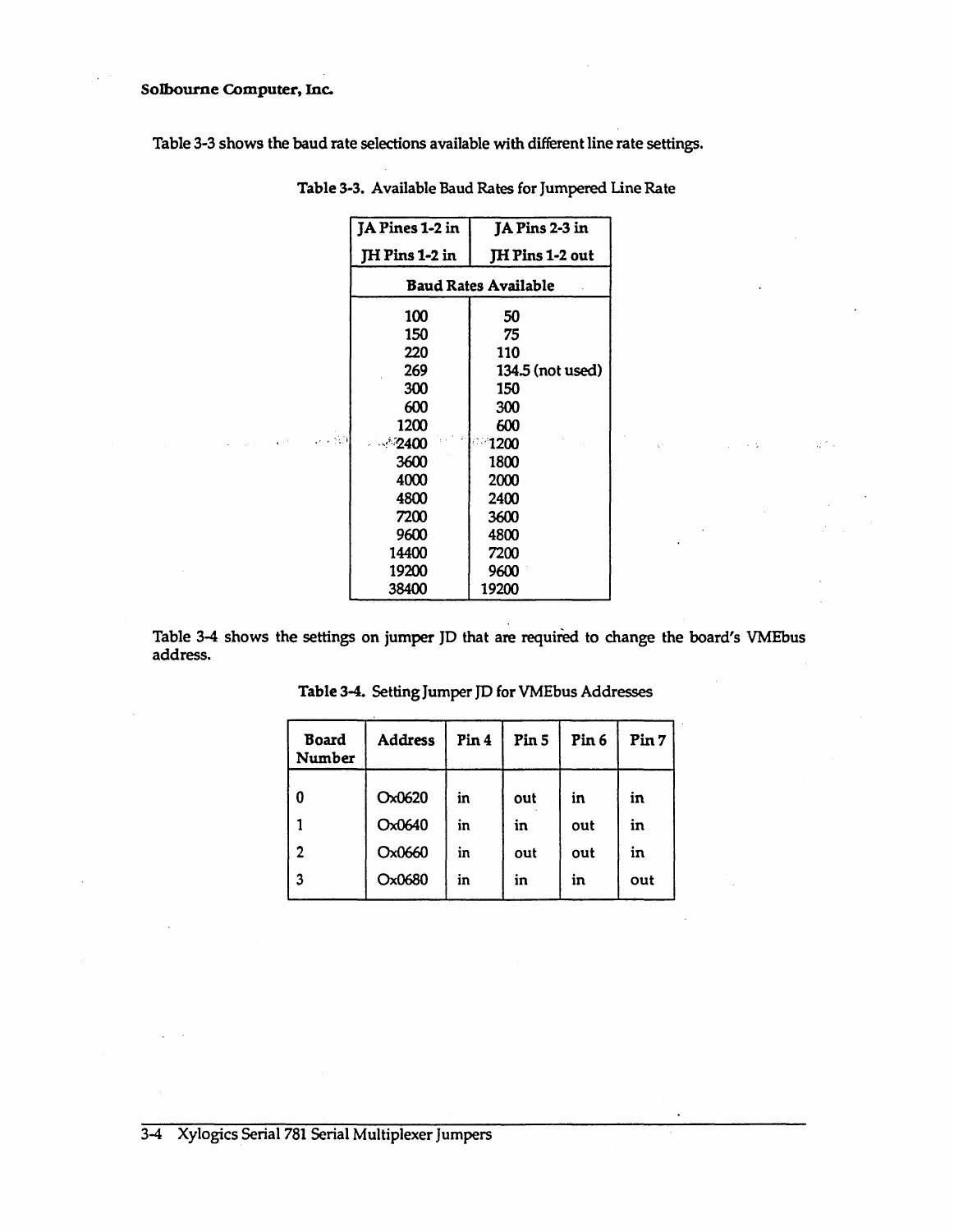# Section 4: Xylogics 781 Board Interconnection Hardware

#### 4.1 Introduction

The Xylogics 781 Serial Multiplexer Board is shipped with interconnection hardware that provides connectivity to a wide variety of serial devices. This section describes the hardware shipped along with the Xylogics 781 Board.

Along with the Xylogics Board, the kit contains:

- Three 5O-pin cables
- Three 50-pin to 8-pin converters (harmonicas) with one 50-pin receptacle and six female RJ-458-pin receptacles on each

These two sets of connectors provide up to 16 RJ-45 connections for each Xylogics Board; RJ-45 receptacles five and six on the third connector and harmonica are not wired.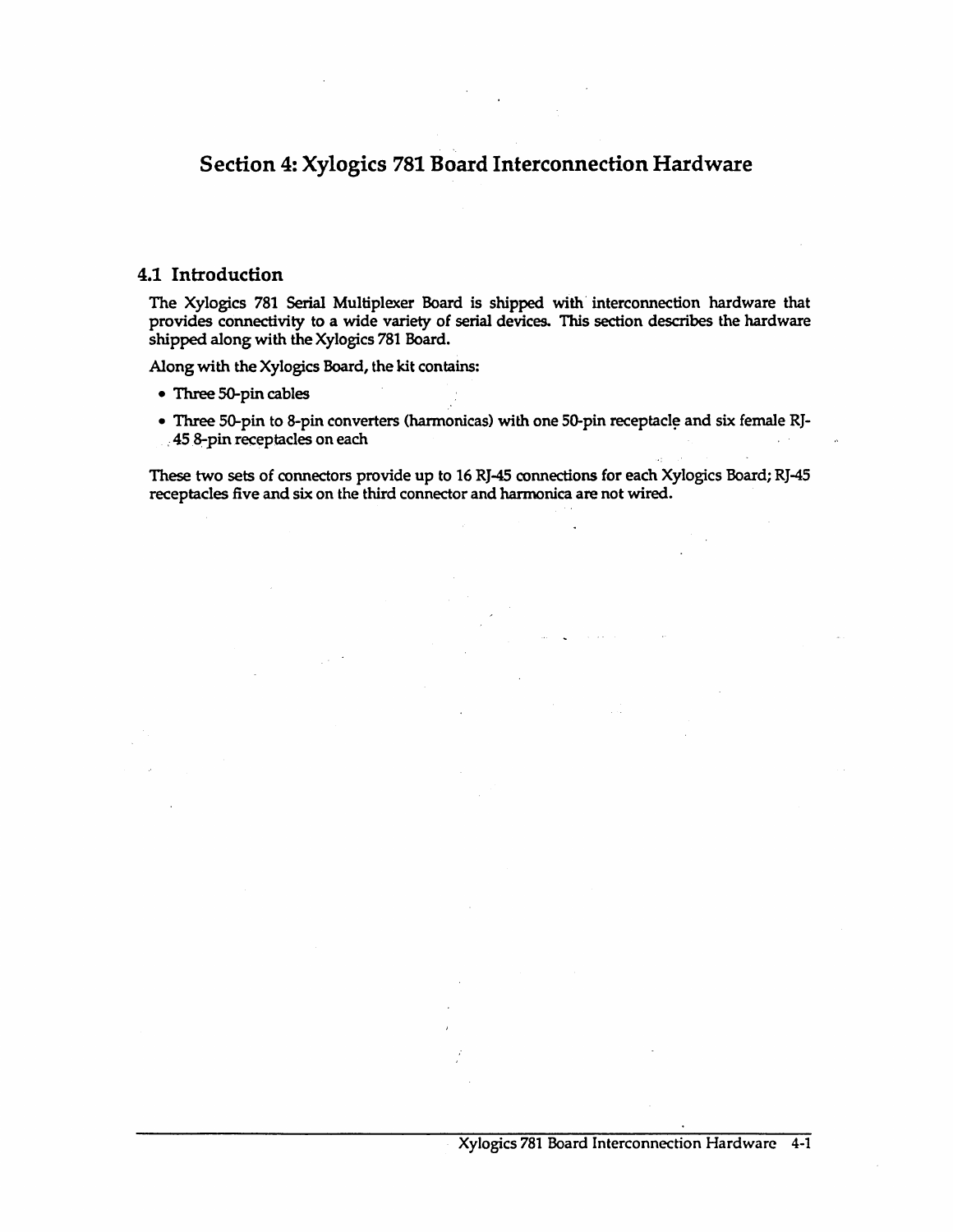#### Solbourne Computer, Inc.



Figure 4-1 shows the interconnection hardware supplied with the kit.

Figure 4-1. Interconnection Hardware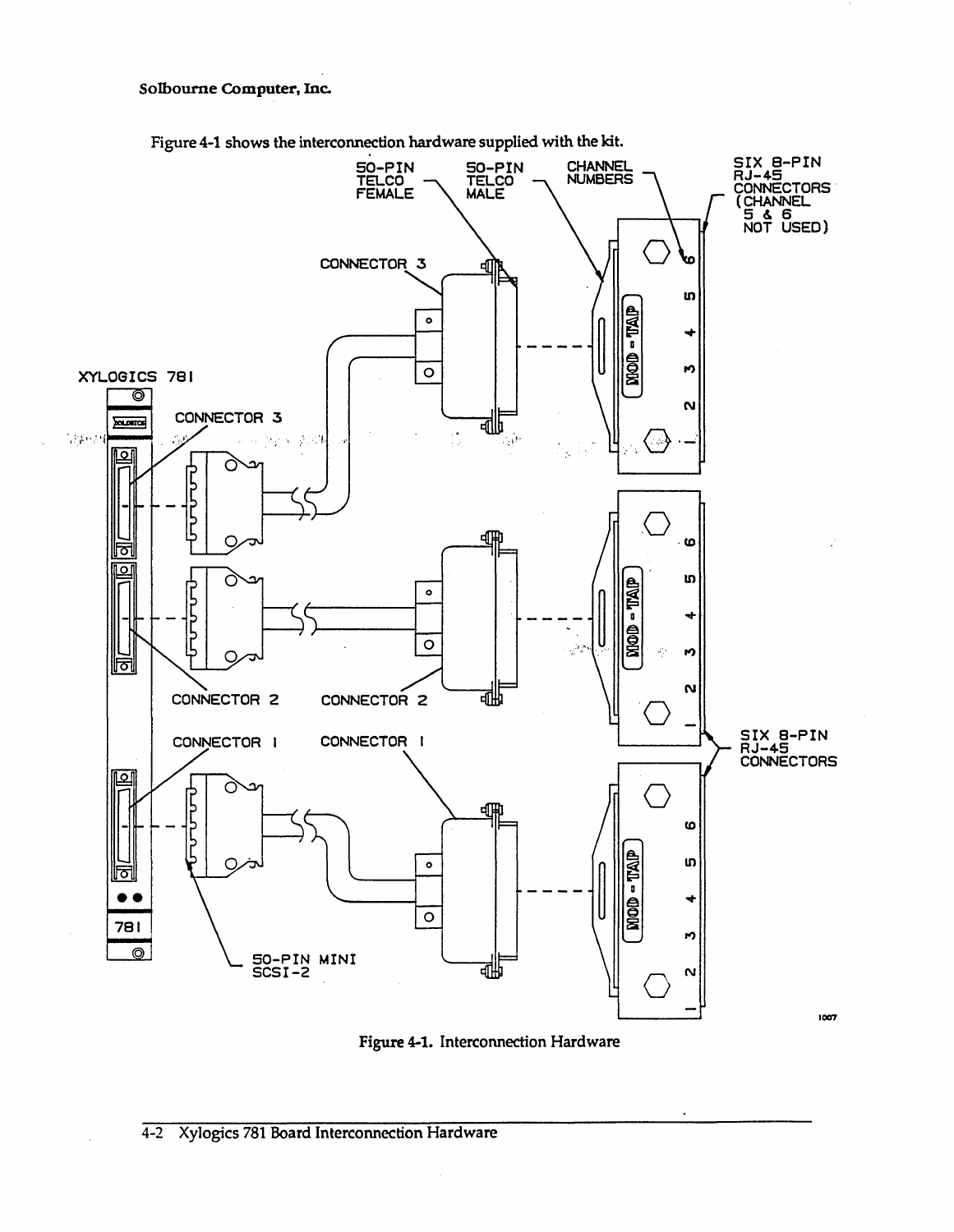# 4.2 Pin Numbering in the 50-Pin Telco Connector

 $\mathcal{L}_{\text{max}}$  and  $\mathcal{L}_{\text{max}}$  and  $\mathcal{L}_{\text{max}}$ 

 $\mathbb{Z}^2$ 

 $\mathbb{R}^2$ 

τb

 $\frac{\partial}{\partial x}$ 

Figure 4-2 shows the pin numbering of the 50-pin telco connectors at the ends of the Solbournesupplied cables.



Figure 4-2. Telco Pin Numbers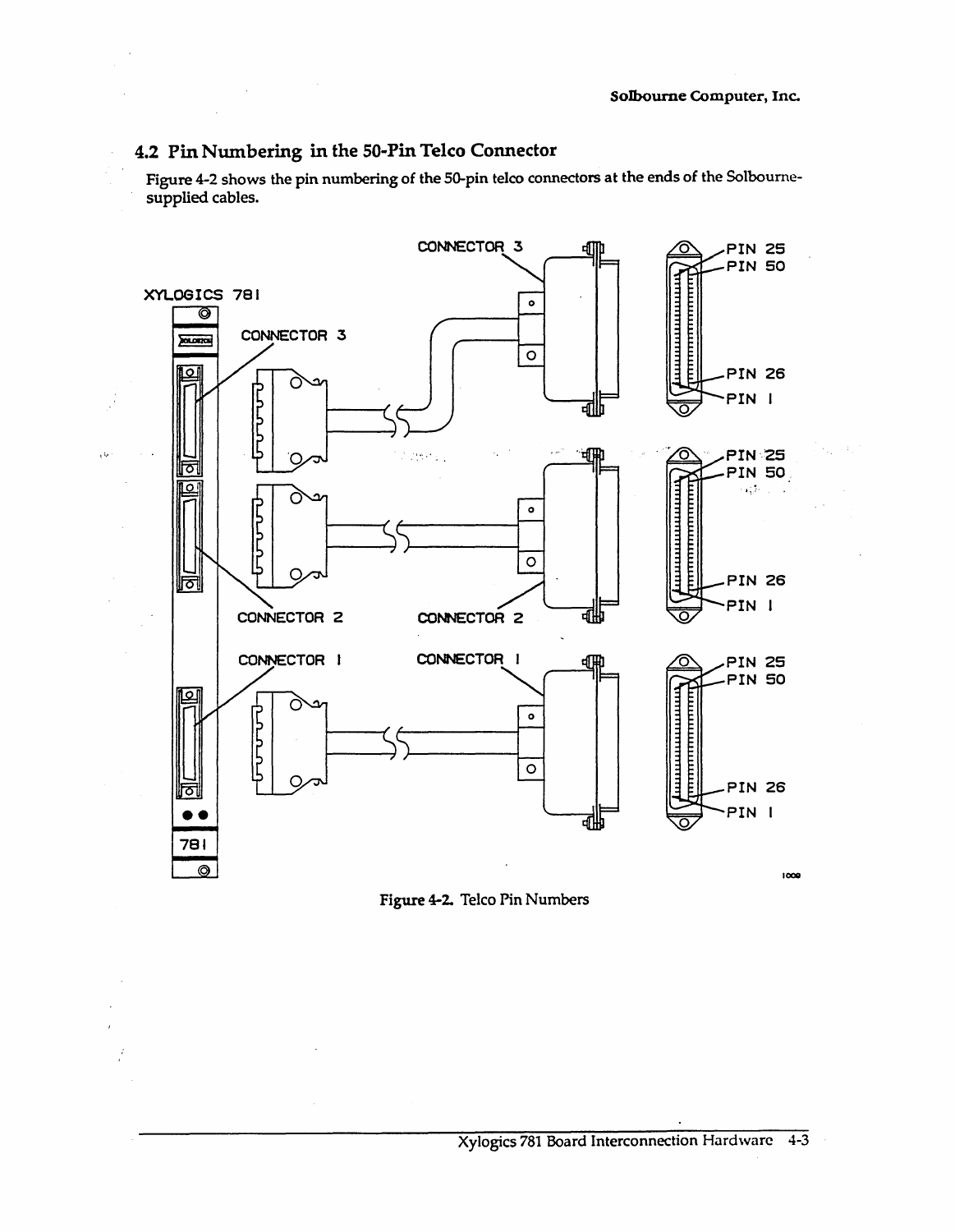Solbourne Computer, Inc.

#### 4.3 RS-232-A Signals

The following RS-232-A signals are available in the Solboume Serial Multiplexer:

| Signal                    | Abbreviation |
|---------------------------|--------------|
| <b>Transmitted Data</b>   | TXD          |
| Received Data             | RXD          |
| <b>Request to Send</b>    | <b>RTS</b>   |
| Clear to Send             | <b>CTS</b>   |
| Data Set Ready            | DSR          |
| Data Terminal Ready       | DTR          |
| Data Carrier Detect       | DCD          |
| <b>Bound Allen Street</b> | I GND -      |

|  |  | Table 4-1. RS-232-A Signal Names |
|--|--|----------------------------------|
|--|--|----------------------------------|

Standard RS-232-A signals are available at two points in the system: on each 50-pin telco connector and on the RJ-45 connectors. The format of these signals is described in this section.

#### 4.4 50-Pin Telco Pinouts

Pinouts provided by the 50-pin telco connector apply to the three connectors on the Xylogics 781 Board, to the 50-pin connectors on the cables supplied in the Xylogics 781 Board kit, and to the 50-pin side of the  $6 \times R$ J-45 harmonicas supplied with the kit.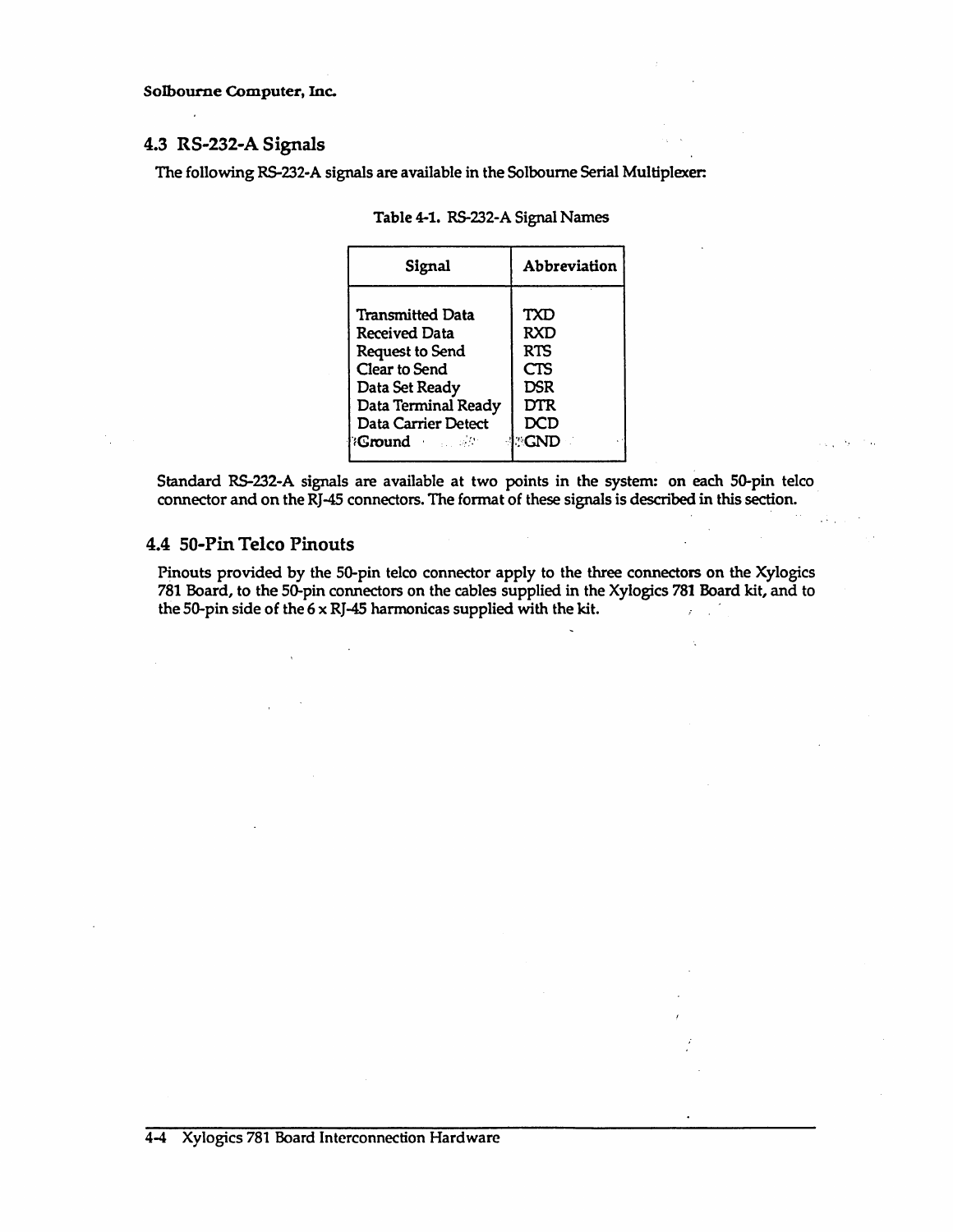Table 4-2 shows the SO-pin telco connector pinouts and the RJ-45 channel to which each pin is connected.

|              | Pin | Signal           | Channel         | Pin            | Signal     | Channel                 |
|--------------|-----|------------------|-----------------|----------------|------------|-------------------------|
|              | 1   | <b>DCD</b>       | 1               | 26             | <b>RXT</b> | 1                       |
|              | 2   | <b>GND</b>       | 1               | 27             | <b>TXD</b> | 1                       |
|              | 3   | DSR              |                 | 28             | <b>DTR</b> | 1                       |
|              | 4   | <b>RTS</b>       | 1               | 29             | <b>CTS</b> | 1                       |
|              | 5   | DCD              | 2               | 30             | <b>RXT</b> | 2                       |
|              | 6   | <b>GND</b>       | 2               | 31             | TXD        | 2                       |
|              | 7   | <b>DSR</b>       | $\overline{2}$  | 32             | <b>DTR</b> | $\overline{\mathbf{c}}$ |
|              | 8   | <b>RTS</b>       | 2               | 33             | <b>CTS</b> | $\overline{\mathbf{c}}$ |
|              | 9   | <b>DCD</b>       | 3               | 34             | <b>RXD</b> | 3                       |
| متشيء بالمنا | 10  | GND              | 23 <b>3</b> 952 | 35<br>i i film | TXD        | 3                       |
|              | 11  | <b>DSR</b>       | 3               | 36             | <b>DTR</b> | 3                       |
|              | 12  | <b>RTS</b>       | 3               | 37             | CTS        | 3                       |
|              | 13  | DCD              | 4               | 38             | <b>RXT</b> | 4                       |
|              | 14  | <b>GND</b>       | 4               | 39             | <b>TXD</b> | 4                       |
|              | 15  | <b>DSR</b>       | 4               | 40             | DTR        | 4                       |
|              | 16  | <b>RTS</b>       | 4               | 41             | <b>CTS</b> | 4                       |
|              | 17  | DCD              | 5               | 42             | <b>RXD</b> | $\frac{5}{5}$           |
|              | 18  | GND              | 5               | 43             | TXD        |                         |
|              | 19  | <b>DSR</b>       | 5               | 44             | DTR        | 5 <sup>1</sup>          |
|              | 20  | <b>RTS</b>       | 5               | 45             | <b>CTS</b> | 5                       |
|              | 21  | DCD              | 6               | 46             | <b>RXD</b> | 6                       |
|              | 22  | <b>GND</b>       | 6               | 47             | TXD        | 6                       |
|              | 23  | <b>DSR</b>       | 6               | 48             | <b>CTR</b> | 6                       |
|              | 24  | <b>RTS</b>       | 6               | 49             | <b>CTS</b> | 6                       |
|              | 25  | N/C <sup>1</sup> | None            | 50             | N/C        | None                    |

| Table 4-2. 50-Pin Telco Connector Pinout |  |  |  |  |
|------------------------------------------|--|--|--|--|
|------------------------------------------|--|--|--|--|

1 N/C means not connected. On Connector 3 pins 17-25 and 42-50 are not connected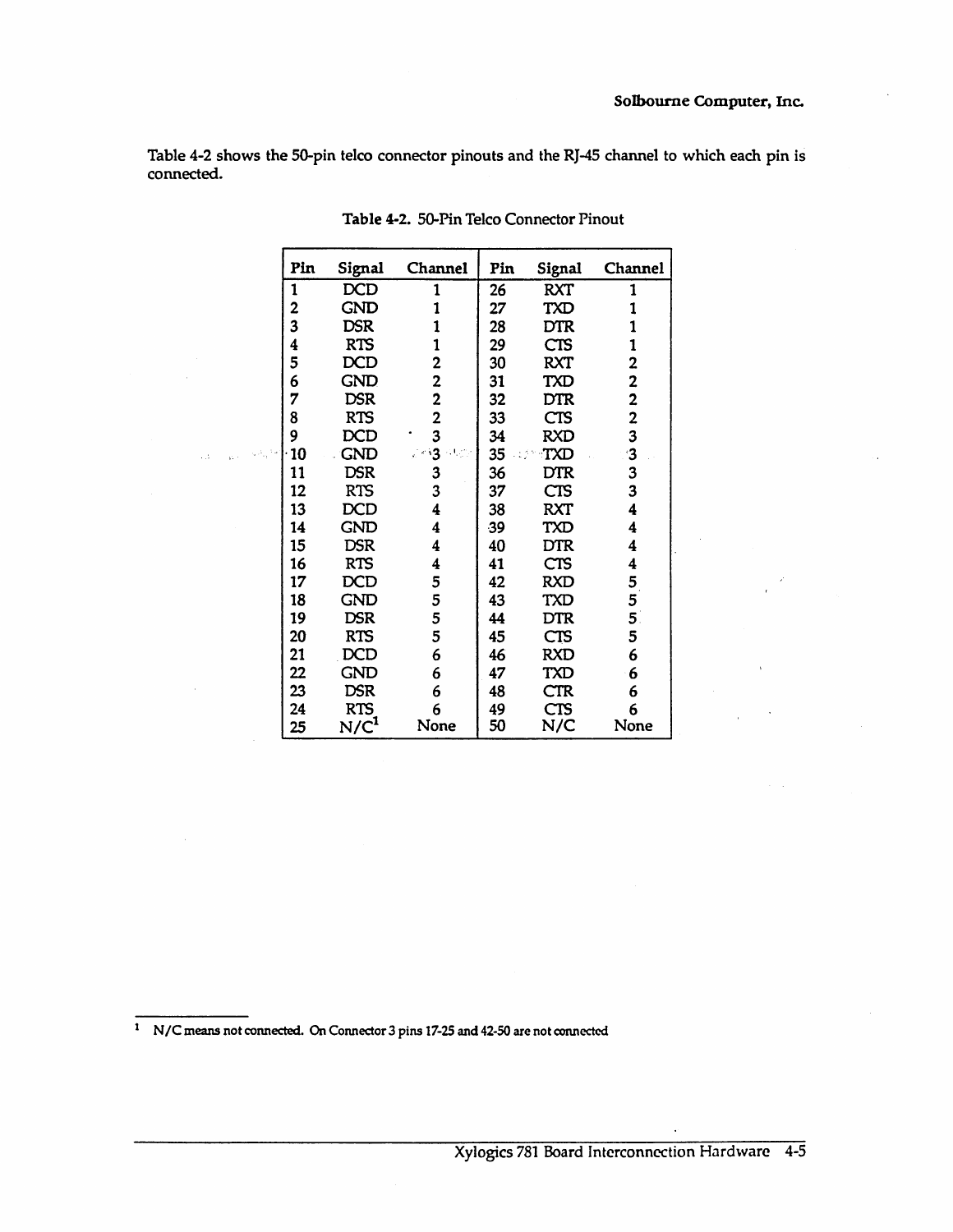#### Solbourne Computer, Inc.

Table 4-3 shows the mapping of the telco-connector pins and signals into the 16 channels available on each Xylogics 781 Board.

|                                   |            | Channel 1                             |            | Channel 2     | Channel 3                        |              |
|-----------------------------------|------------|---------------------------------------|------------|---------------|----------------------------------|--------------|
|                                   | Signal     | Pin <sup>2</sup>                      | Signal     | Pin           | Signal                           | Pin          |
|                                   | <b>DCD</b> |                                       | <b>DCD</b> |               | <b>DCD</b>                       |              |
|                                   | <b>GND</b> |                                       | <b>GND</b> |               | <b>GND</b>                       | 10           |
|                                   | <b>DSR</b> |                                       | <b>DSR</b> |               | <b>DSR</b>                       |              |
|                                   | <b>RTS</b> |                                       | <b>RTS</b> |               | <b>RTS</b>                       | 12           |
|                                   | <b>RXD</b> | 26                                    | <b>RXD</b> | 30            | <b>RXD</b>                       | 34           |
|                                   | <b>TXD</b> | 27                                    | <b>TXD</b> | 31            | <b>TXD</b>                       | 35           |
|                                   | <b>DTR</b> | 28                                    | <b>DTR</b> | 32            | <b>DTR</b>                       | 36           |
| $\frac{1}{2}$ , and $\frac{1}{2}$ | CTS        | ਾ ਵਿਕਾਸ <b>29</b> ਵਿਕਾਸ ਵਿਕ <b>ਾਨ</b> |            | . 33<br>.ah.  | CTS                              | 37<br>19,000 |
|                                   |            |                                       |            | $CL$ $A = 10$ | $C$ <i>lammal <math>C</math></i> |              |

| Channel 4            |     | Channel 5   |     | Channel 6  |     |
|----------------------|-----|-------------|-----|------------|-----|
| Signal               | Pin | Signal      | Pin | Signal     | Pin |
| <b>DCD</b>           | 13  | <b>DCD</b>  | 17  | <b>DCD</b> | 21  |
| <b>GND</b>           | 14  | <b>GND</b>  | 18  | <b>GND</b> | 22  |
| <b>DSR</b>           | 15  | <b>DSR</b>  | 18  | <b>DSR</b> | 23  |
| <b>RTS</b>           | 16  | <b>RTS</b>  | 20  | <b>RTS</b> | 24  |
| <b>RXD</b>           | 38  | <b>RXD</b>  | 42  | <b>RXD</b> | 46  |
| TXD                  | 39  | <b>TXD</b>  | 43  | <b>TXD</b> | 47  |
| <b>DTR</b>           | 40  | <b>DTR</b>  | 44  | <b>DTR</b> | 48  |
| $\mathop{{\rm CTS}}$ | 41  | ${\sf CTS}$ | 45  | <b>CTS</b> | 49  |

# 4.5 RJ-45 Pinouts

Each 8-pin RJ-45 connector provides RS-232-A signals. Figure 4-3 shows the pinouts of the RJ-45 connector on the Mod-Tap 6 x RJ-45 harmonicas supplied by Solboume. The Mod-Tap part number is 22-388-10.

<sup>2</sup>Pins 2S and 50 not used on connectors 1 and 2; 17-25, 42-50 not used on connector 3.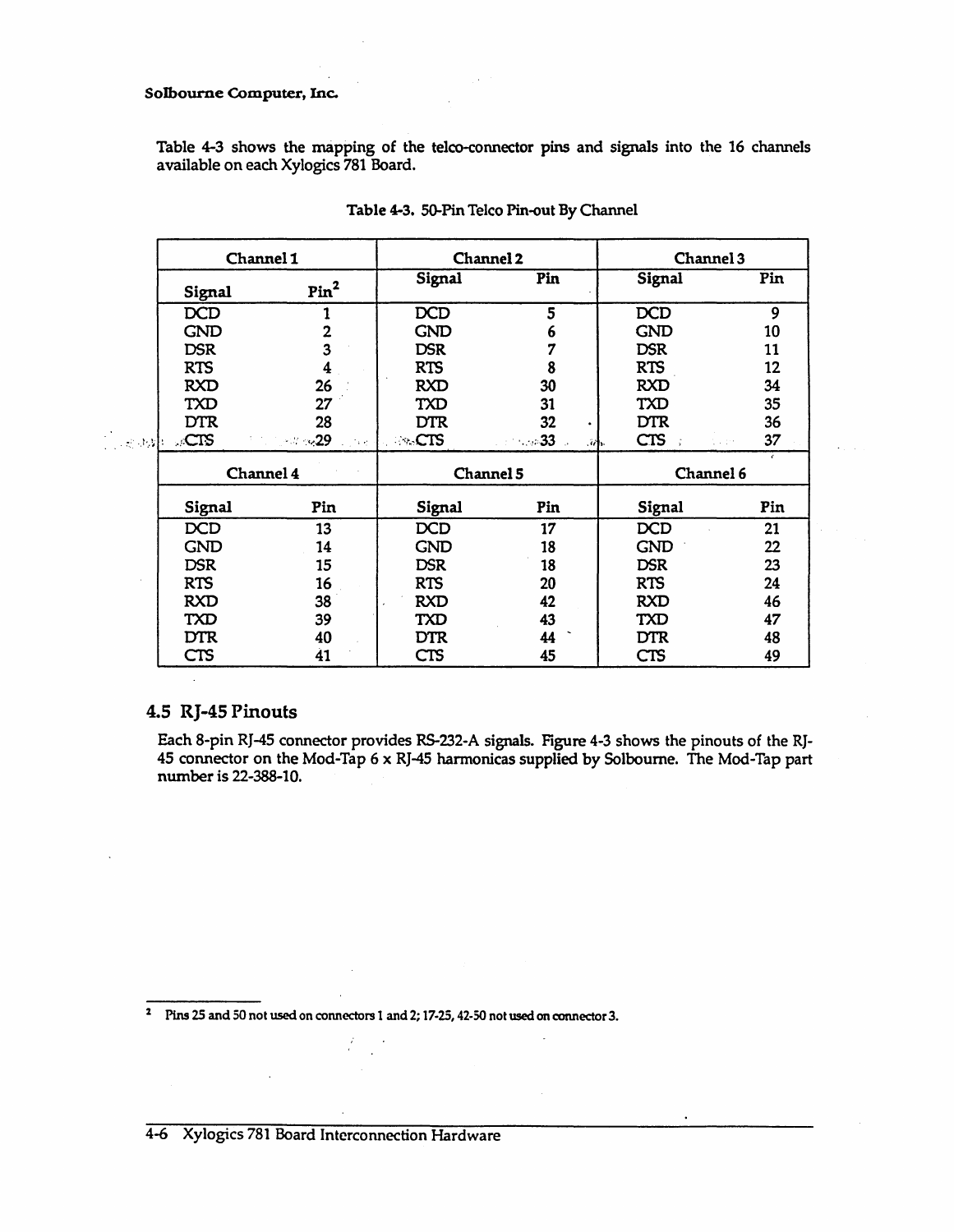

Figure 4-3. Mod-Tap Harmonica Design and Pinouts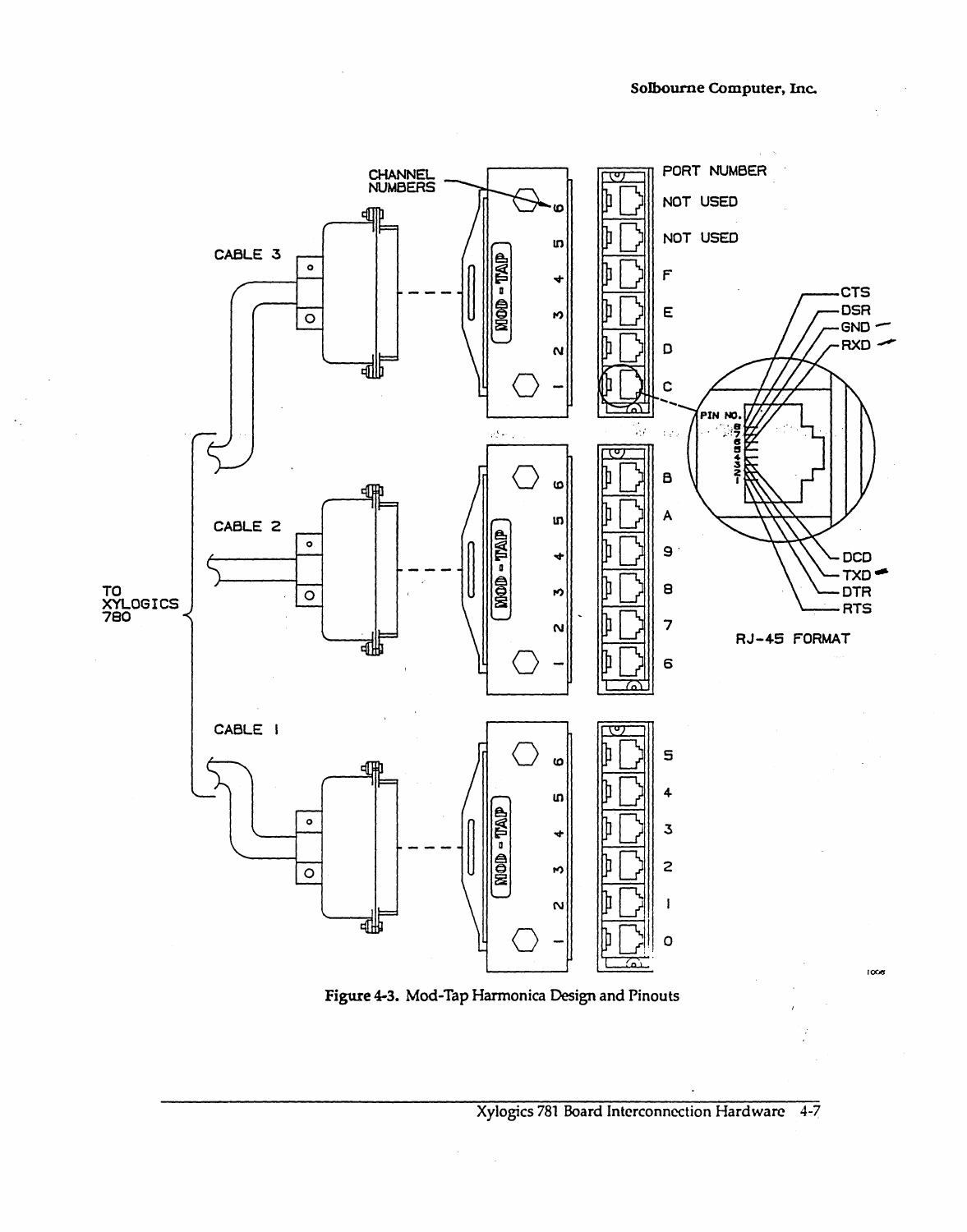SoIbourne Computer, Inc.

# 4.6 Additional Physical and Electrical Connections

Most devices and systems a customer desires to interconnect via the Xylogics 781 Serial Multiplexer can be connected using a variety of connectivity hardware. For most converters and connectors, a good source is:

> Mod-Tap System P.o. Box 706 285 Ayer Road Harvard, MA 01451-0706 (508) 722-5630

> > $\zeta = \partial \phi / \partial$

 $\sim 10^7$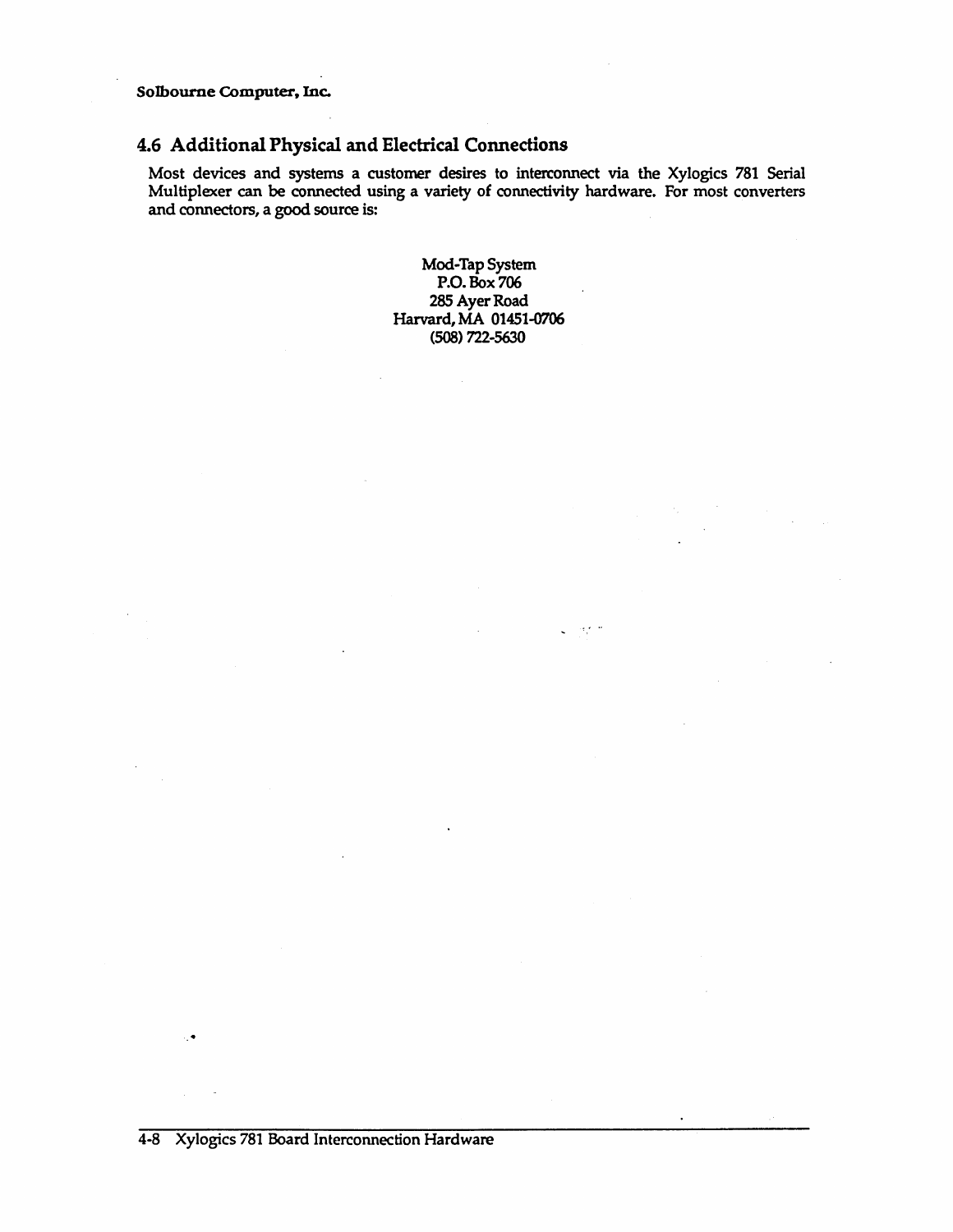# Section 5: Installing the Xylogics 781 Board

#### 5.1 'Introduction

Xylogics 781 Multiplexer Boards are installed in the VMEbus cage in a Series4 or Series5/600 workstation or server. Up to four boards can be installed in a single workstation.

 $\star$   $\star$   $\star$  CAUTION  $\star$   $\star$   $\star$ 

An electrostatic grounding wrist strap should be worn when handling the Xylogics 781 Serial Multiplexer Board. It should be connected to the host Solboume system chassis to provide aground.

#### 5.2 Installation Steps

This section provides step-by-step installation procedures for one or more Xylogics 781 Boards placed in a Series4 or Series5/600. Follow these steps:

#### $\alpha$   $\alpha$   $\alpha$  WARNING  $\alpha$   $\alpha$   $\alpha$

Always disconnect power before working on any computer equipment. Failure to do so can expose you to dangerous electrical shocks.

1. Shutdown the system using the following sequence of commands:

| t su |                                        |  |
|------|----------------------------------------|--|
|      | Password: Enter the superuser password |  |
|      | # /etc/shutdown -h now                 |  |
| ROM> |                                        |  |

- 2. Power off the Series4 or SeriesS/600 unit.
- 3. Unplug the power cord from the waIl outlet.
- 4. Attach one end of the electrostatic wrist strap to your wrist and the other to the chassis of the Series4 or Series5/600.
- 5. Remove back cable cover and the cover plate for the VMEbus slot or slots the 781 Board will be installed in. Figure 5-1 shows the disassembly required.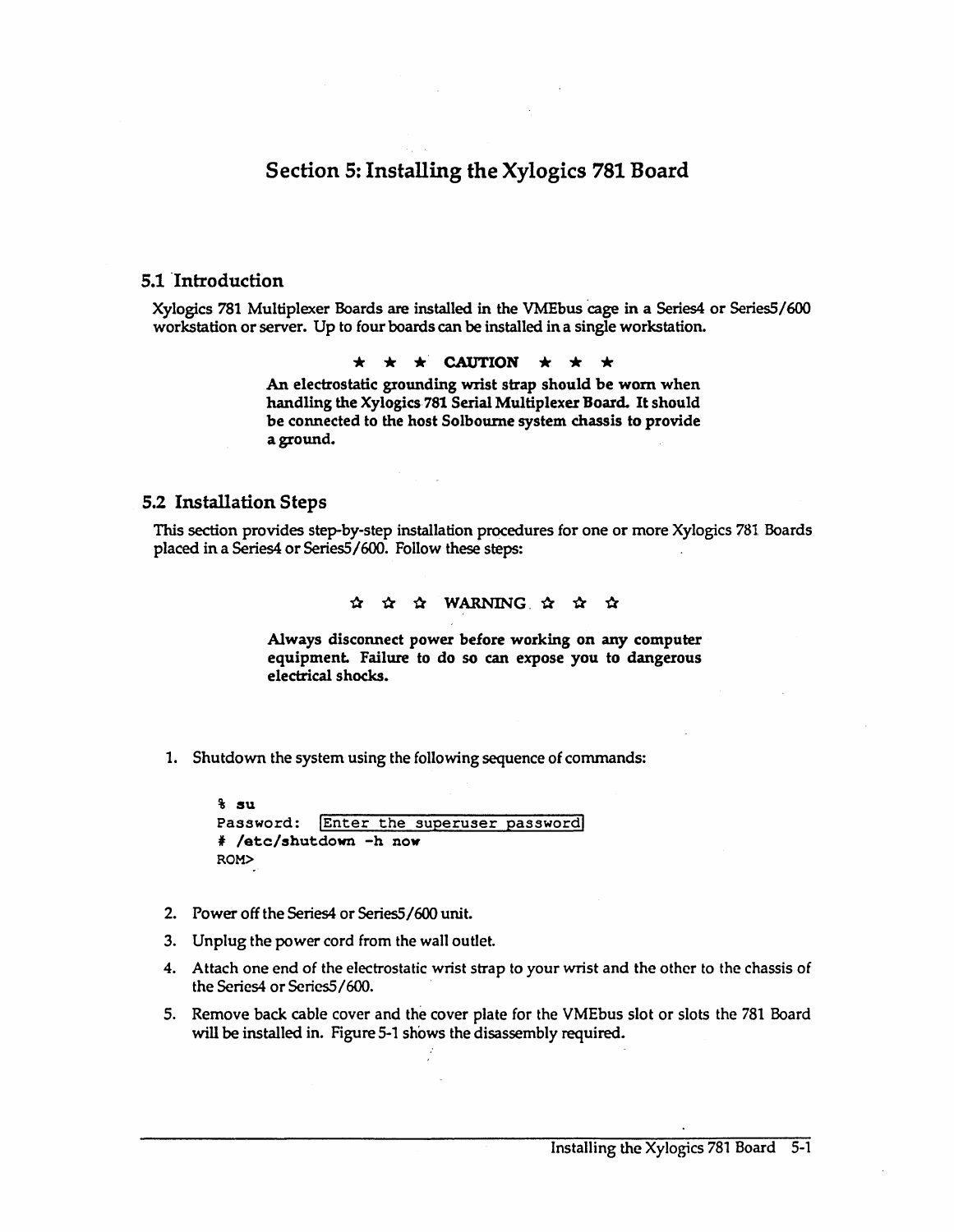#### Solbourne Computer, Inc.



Figure 5-1. VMEbus Access in the Series4 or Series5/600

6. Get the first Xylogics 781 Board and slide it into the rightmost available VMEbus slot. Connector number three is should be towards the top of the machine.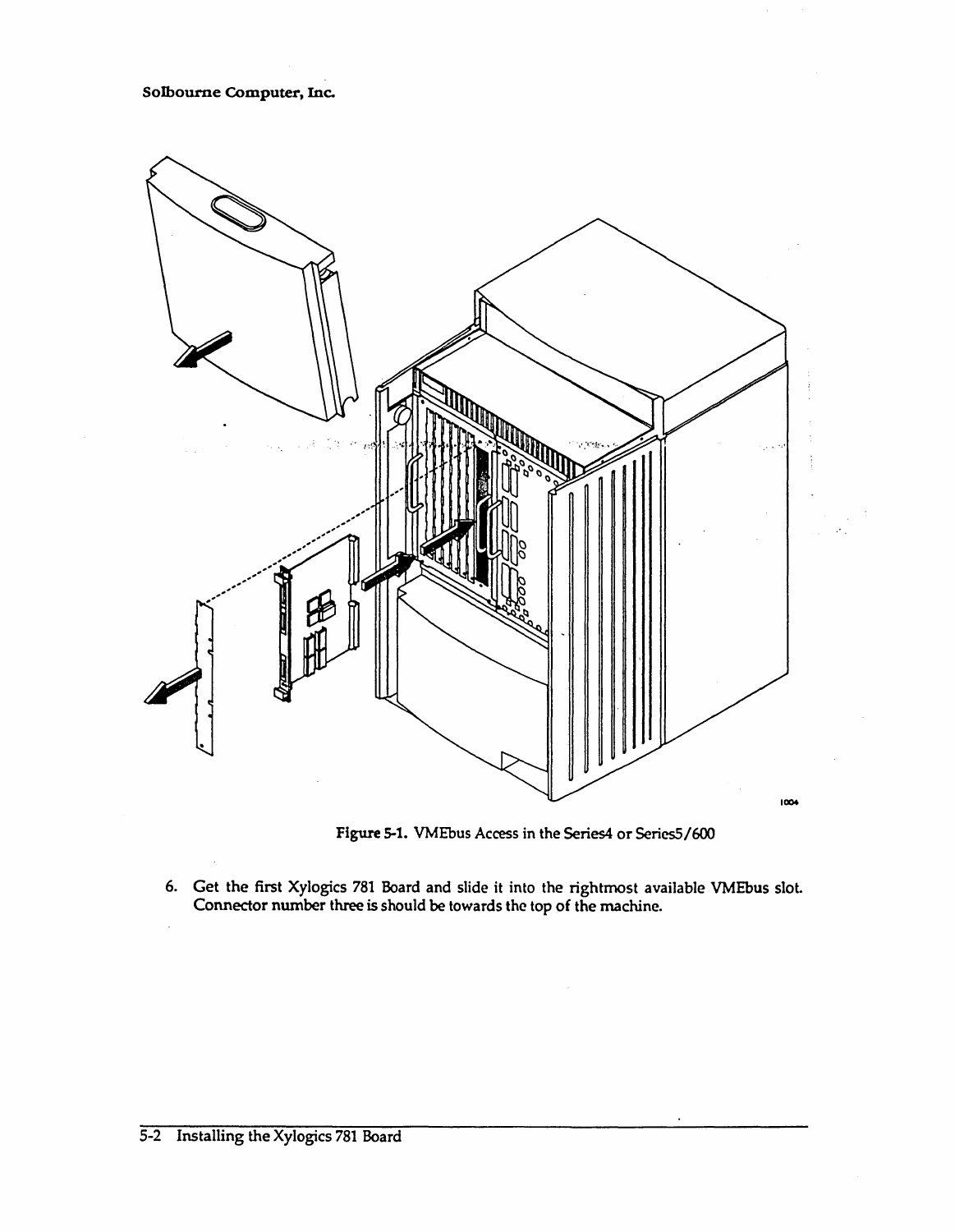

Figure 5-2 shows the correct orientation.

Figure 5-2. Orientation of the Xylogics 781 Board

- 7. Assure that the board is well seated. Screw into place. Repeat Steps 6 and 7 for all boards being installed.
- 8. Attach 50-pin cables and RJ-45 harmonicas as needed. Be sure the velcro strap on the harmonica is wrapped tightly around the remote end of the cable connector.
- 9. Reassemble the slot and card cage covers on the Series4 or *ScriesS/600.* Replace the cable cover.
- 10. Replace the wall plug and power up the system. The LEDs identified in Figure 5-2 indicate normal operation of the board and error conditions on the board. The xp(4s) man page can help you interpret error codes.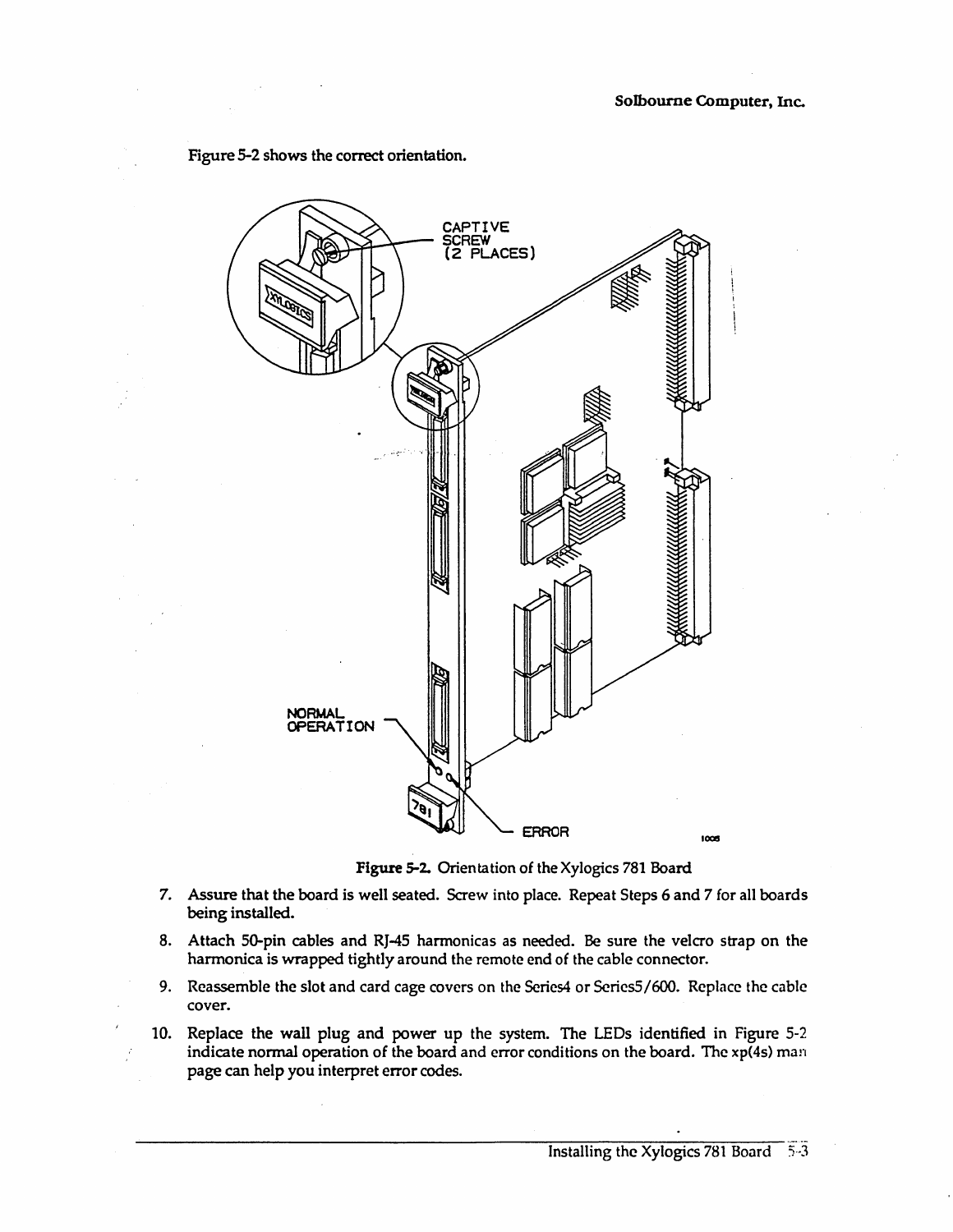#### SoIbourne COmputer, Inc.

11. Install the patch tape that accompanied the Xylogics 781 Board. See the *Solbourne Release Notes for the OS/MP 4.0a Patch.* 

# 5.3 Software Considerations

You may have to make modifications to the xp device section of the config file. Each xp device in the file has four hexadecimal flags set, as a default, to Oxffff. Each digit controls four of the possible 16 ports associated with one Xylogics 781 Board. If the flag is on, the port has software carrier detect. If the flag is off, the port has the software carrier detect turned off, meaning that the port is configured with hardware carrier detect.

Section 11 of *System and Network Administration* (Solboume part number 101481) contains an explanation of hardware and software carrier detect. Tables 5-1 and 5-2 explain the flags that appear in each xp device in the xpconf.c file. Table 5-1 relates the ports available on each device to the digits of the flag.

| Ports              |    | C-F | $R - R$ | 4-7 |  |
|--------------------|----|-----|---------|-----|--|
| <b>Flag Digits</b> | 0x |     |         |     |  |

Table 5-1. Port Mapping to Flag Digits

 $\mathcal{L}^{\mathcal{L}}$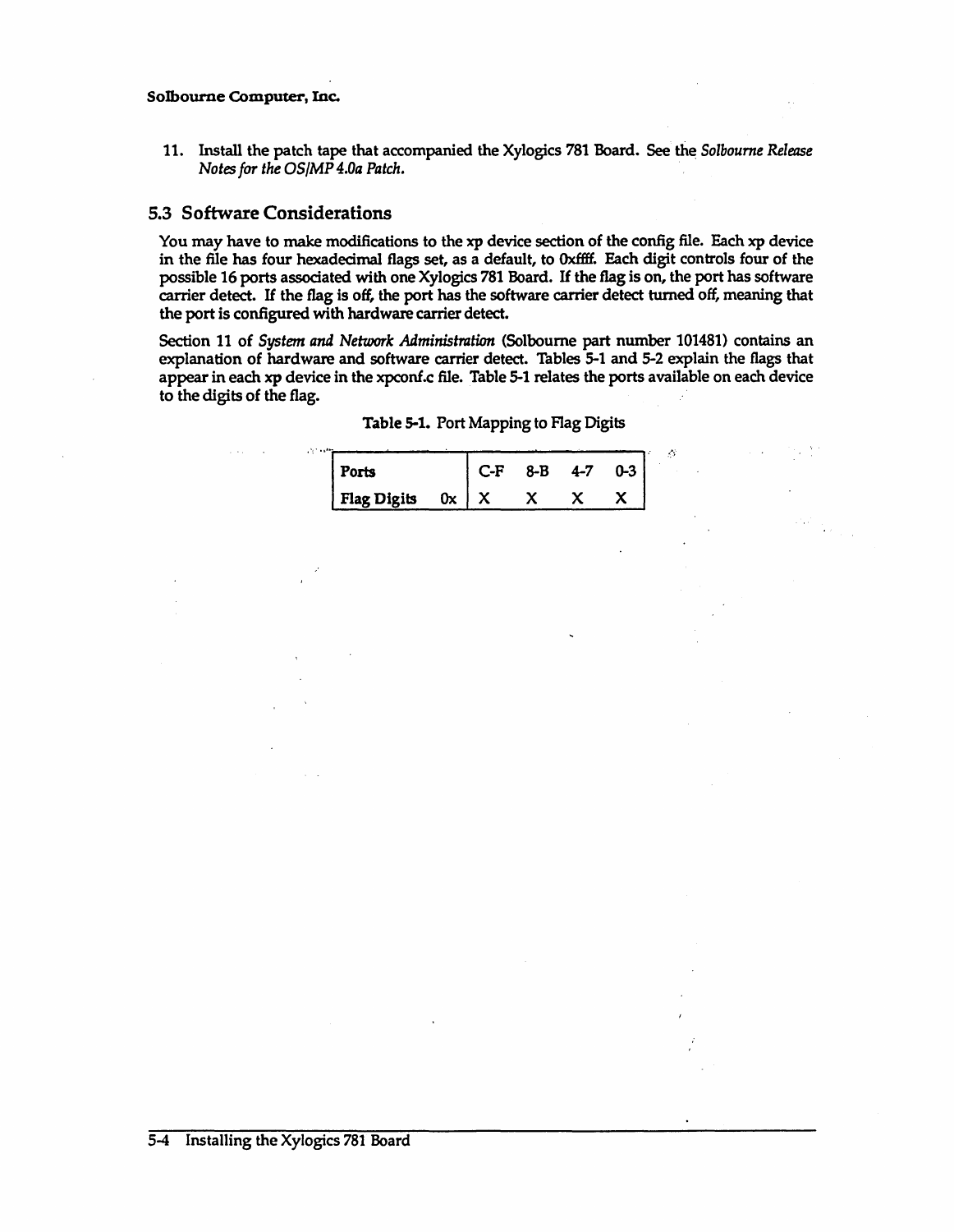Table 5-2 gives the ports that are hardware and software carrier detect for all possible combinations of flag settings.

|              | <b>Port Number</b> |              |                          | Hexadecimal             |                                                                                |  |  |
|--------------|--------------------|--------------|--------------------------|-------------------------|--------------------------------------------------------------------------------|--|--|
|              |                    | $0 - 3$      |                          | Number in Flag          | Meaning                                                                        |  |  |
|              |                    |              |                          |                         |                                                                                |  |  |
| 0            | $\bf{0}$           | 0            | 0                        | 0                       | Ports 0-1 hardware carrier detect                                              |  |  |
| 0            | $\bf{0}$           | 0            | $\mathbf{1}$             | $\mathbf{1}$            | Port 0 software, ports 1-3 hardware                                            |  |  |
| $\mathbf 0$  | 0                  | 1            | 0                        | $\overline{2}$          | Port 1 software, ports 1,2,3 hardware                                          |  |  |
| 0            | $\mathbf 0$        | 1            | $\mathbf{1}$             | 3                       | Port 0,1 software; ports 2,3 hardware                                          |  |  |
| 0            | 1                  | 0            | $\mathbf 0$              | 4                       | Port 2 software; ports 0,1,3 hardware                                          |  |  |
| 0            | $\mathbf{1}$       | 0            | $\mathbf 1$              | 5                       | Ports 0,2 software; ports 1,3 hardware                                         |  |  |
| $\bf{0}$     | $\mathbf{1}$       | $\mathbf{1}$ | $\mathbf 0$              | 6                       | Ports 1,2 software; ports 0,3 hardware                                         |  |  |
| 0            | $\cdot$ 1          | $\mathbf{1}$ | $\cdot$ 1                | 7                       | Ports 0,1,2 software; port 3 hardware                                          |  |  |
| $\mathbf{T}$ | $\bf{0}$           | 0            | 0                        | 8                       | Port 3 software; ports 0-2 software                                            |  |  |
| $\mathbf{1}$ | 0                  | 0            | $\mathbf{1}$             | 9                       | Ports 3,0 software; ports 1,2 hardware                                         |  |  |
| $\mathbf{1}$ | 0                  | $\mathbf{1}$ | $\mathbf 0$              | A                       | Ports 3,1, software; ports 0,2 hardware                                        |  |  |
| $\mathbf{1}$ | $\bf{0}$           | $\mathbf{1}$ | $\mathbf{1}$             | $\bf{B}$                | Ports 0,1,3 software; port 2 hardware                                          |  |  |
| $\mathbf{1}$ | $\mathbf{1}$       | 0            | 0                        | C                       | Ports 3,2 software; ports 0,1 hardware                                         |  |  |
| $\mathbf{1}$ | $\mathbf{1}$       | 0            | $\mathbf{1}$             | D                       | Port 3,2,0 software; port 1 hardware                                           |  |  |
| $\mathbf{1}$ | $\mathbf{1}$       | $\mathbf{1}$ | $\mathbf 0$              | E                       | Ports 1-3 software; port 0 hardware                                            |  |  |
| $\mathbf{1}$ | $\mathbf{1}$       | $\mathbf{1}$ | $\mathbf{1}$             | $\mathbf F$             | Ports 0-3 software carrier detect                                              |  |  |
|              | Port Number        |              |                          | Hexadecimal             |                                                                                |  |  |
|              |                    | $4 - 7$      |                          | Number in Flag          | Meaning                                                                        |  |  |
|              |                    |              |                          |                         | Ports 4-7 hardware carrier detect                                              |  |  |
| 0<br>0       | 0<br>0             | 0<br>0       | $\bf{0}$<br>$\mathbf{1}$ | 0<br>1                  |                                                                                |  |  |
| 0            | $\bf{0}$           | $\mathbf{1}$ | $\bf{0}$                 | $\overline{2}$          | Port 4 software, ports 5-7 hardware<br>Port 5 software, ports 4,6,7 hardware   |  |  |
| 0            | $\bf{0}$           | 1            | $\mathbf{1}$             | 3                       |                                                                                |  |  |
| $\mathbf 0$  | $\mathbf{1}$       | $\bf{0}$     | $\bf{0}$                 | $\overline{\mathbf{4}}$ | Port 4,5 software; ports 6,7 hardware<br>Port 6 software; ports 4,5,7 hardware |  |  |
| $\mathbf 0$  | $\mathbf{1}$       | $\mathbf 0$  | $\mathbf{1}$             | 5                       | Ports 4,6 software; ports 5,7 hardware                                         |  |  |
| 0            | $\mathbf{1}$       | $\mathbf{1}$ | 0                        | 6                       | Ports 5,6 software; ports 4,7 hardware                                         |  |  |
| 0            | $\mathbf{1}$       | $\mathbf{1}$ | $\mathbf{1}$             | 7                       | Ports 4,5,6 software; port 7 hardware                                          |  |  |
| $\mathbf{1}$ | $\mathbf 0$        | 0            | $\mathbf 0$              | 8                       | Port 7 software; ports 4-6 software                                            |  |  |
| $\mathbf{1}$ | 0                  | 0            | $\mathbf{1}$             | 9                       | Ports 7,4 software; ports 5,6 hardware                                         |  |  |
| $\mathbf{1}$ | $\bf{0}$           | 1            | $\mathbf 0$              | A                       | Ports 7,5, software; ports 4,6 hardware                                        |  |  |
| $\mathbf{1}$ | 0                  | $\mathbf{1}$ | $\mathbf{1}$             | $\bf{B}$                | Ports 4,5,7 software; port 6 hardware                                          |  |  |
| $\mathbf{1}$ | $\mathbf{1}$       | 0            | $\mathbf 0$              | Ċ                       | Ports 7,6 software; ports 4,5 hardware                                         |  |  |
| $\mathbf{1}$ | $\mathbf{1}$       | 0            | $\mathbf{1}$             | D                       | Port 7,6,4 software; port 5 hardware                                           |  |  |
| $\mathbf{1}$ | $\mathbf{1}$       | $\mathbf{1}$ | $\bf{0}$                 | E                       | Ports 5-7 software; port 4 hardware                                            |  |  |
| 1            | $\mathbf{1}$       | $\mathbf{1}$ | $\mathbf{1}$             | F                       | Ports 4-7 software carrier detect                                              |  |  |
|              |                    |              |                          |                         |                                                                                |  |  |
|              |                    |              |                          |                         | Continued on following page                                                    |  |  |

 $\omega^{(i\mathbf{k})}$  , where  $\omega$ 

 $\sim 10$ 

|  | Table 5-2. Flag Settings for Hardware/Software Carrier Detect |  |  |
|--|---------------------------------------------------------------|--|--|
|--|---------------------------------------------------------------|--|--|

 $\mathcal{L}_{\mathcal{L}}$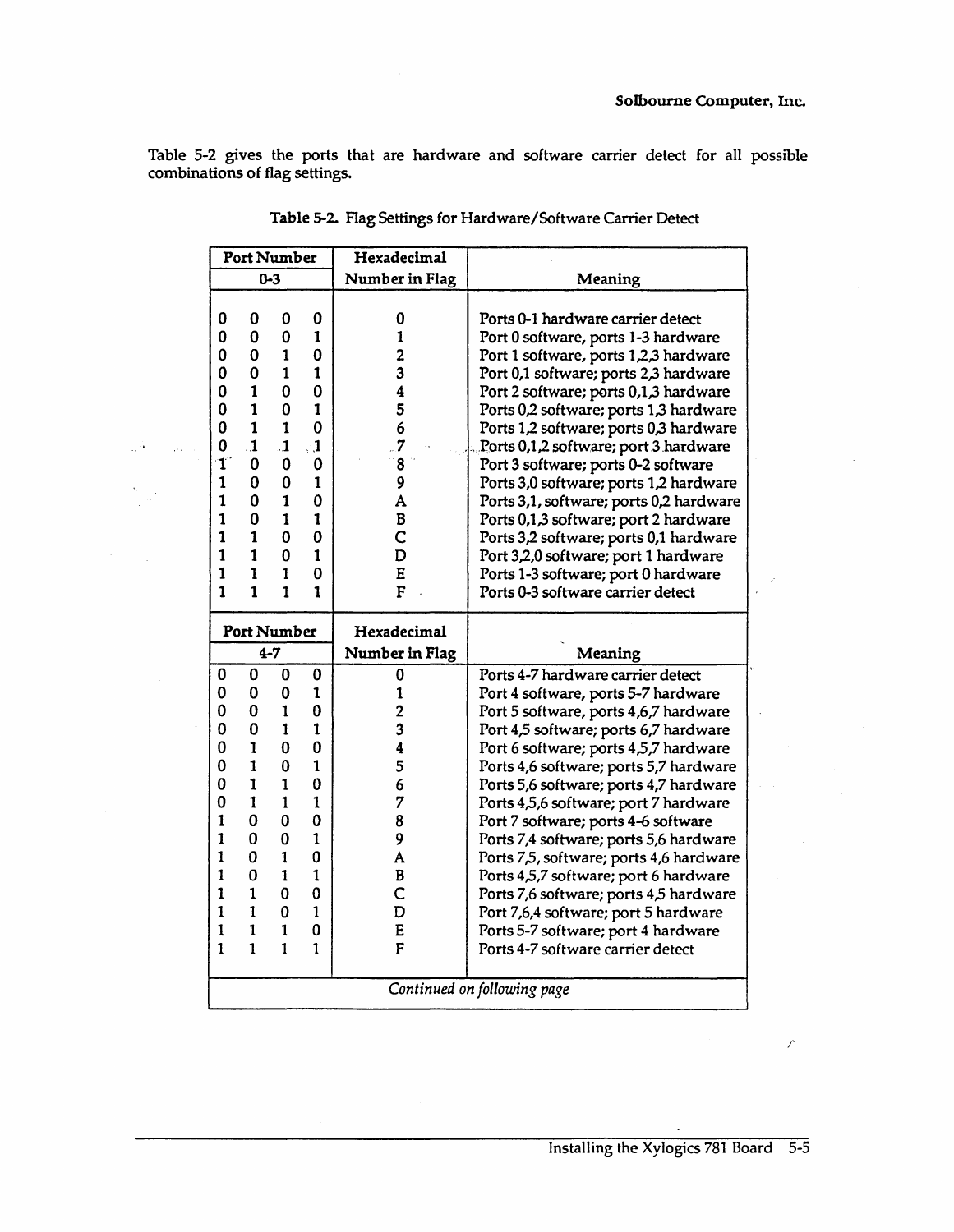$\gamma_{\rm A}^{\rm c}$ 

|              | <b>Port Number</b> |                   |              | Hexadecimal             |                                                                                |
|--------------|--------------------|-------------------|--------------|-------------------------|--------------------------------------------------------------------------------|
|              |                    | $8 - B$           |              | Number in Flag          | <b>Meaning</b>                                                                 |
| 0            | $\mathbf 0$        | $\bf{0}$          | 0            | 0                       | Ports 8-9 hardware carrier detect                                              |
| 0            | 0                  | $\bf{0}$          | $\mathbf{1}$ | 1                       | Port 8 software, ports 9-B hardware                                            |
| 0            | 0                  | $\mathbf{1}$      | 0            | $\overline{\mathbf{c}}$ | Port 9 software, ports 8,10,B hardware                                         |
| 0            | 0                  | $\mathbf{1}$      | $\mathbf{1}$ | 3                       | Port 8,9 software; ports 10,B hardware                                         |
| 0            | 1                  | 0                 | $\mathbf 0$  | 4                       | Port A software; ports 8,9,B hardware                                          |
| 0            | 1                  | 0                 | 1            | 5                       | Ports 8, A software; ports 9, B hardware                                       |
| 0            | 1                  | $\mathbf{1}$      | $\bf{0}$     | 6                       | Ports 9, A software; ports 8, B hardware                                       |
| 0            | $\mathbf{1}$       | $\mathbf{1}$      | $\mathbf{1}$ | 7                       | Ports 8,9,A software; port B hardware                                          |
| 1            | 0                  | $\bf{0}$          | $\bf{0}$     | 8                       | Port B software; ports 8-A software                                            |
| 1            | U                  | 0                 | 1            | 9                       | Ports B,8 software; ports 9,A hardware                                         |
| 1            | 0                  | 1                 | $\bf{0}$     | A                       | Ports B,9, software; ports 8,A hardware                                        |
|              | 机应相 580 1943       |                   |              | 市的优惠                    | <b>Ports 8,9, B software; port A hardware</b>                                  |
| 1            | 1                  | 0                 | $\mathbf 0$  | C                       | Ports B, A software; ports 8,9 hardware                                        |
| $\mathbf{1}$ | $\mathbf{1}$       | 0                 | $\mathbf{1}$ | D                       | Port B,A,8 software; port 9 hardware                                           |
| $\mathbf{1}$ | $\mathbf{1}$       | $\mathbf{1}$      | $\bf{0}$     | E                       | Ports 9-B software; port 8 hardware                                            |
| 1            | 1                  | 1                 | 1            | F                       | Ports 8-B software carrier detect                                              |
|              | <b>Port Number</b> |                   |              |                         |                                                                                |
|              |                    |                   |              | Hexadecimal             |                                                                                |
|              |                    | $C-F$             |              | Number in Flag          | Meaning                                                                        |
| 0            | $\mathbf 0$        | 0                 | $\mathbf{0}$ | 0                       | Ports C-F hardware carrier detect                                              |
| 0            | 0                  | 0                 | 1            | 1                       |                                                                                |
| 0            | 0                  | $\mathbf{1}$      | $\bf{0}$     |                         | Port C software, ports D-F hardware<br>Port D software, ports C,E,F hardware   |
| 0            | 0                  | 1                 | $\mathbf{1}$ | 3                       |                                                                                |
| 0            | $\mathbf{1}$       | $\bf{0}$          | $\mathbf 0$  | 4                       | Port C,D software; ports E,F hardware<br>Port E software; ports C,D,F hardware |
| 0            | 1                  | $\mathbf 0$       | $\mathbf{1}$ | 5                       | Ports C,E software; ports D,F hardware                                         |
| 0            | $\mathbf{1}$       | $\mathbf{1}$      | $\bf{0}$     | 6                       | Ports D,E software; ports C,F hardware                                         |
| 0            | $\mathbf{1}$       | $\mathbf{1}$      | $\mathbf{1}$ | 7                       | Ports C,D,E software; port F hardware                                          |
| 1            | $\Omega$           | 0                 | 0            | 8                       | Port F software; ports C-E software                                            |
| 1            | 0                  | 0                 | $\mathbf{1}$ | 9                       | Ports F,C software; ports D,E hardware                                         |
| 1            | 0                  | $\mathbf{1}$      | $\mathbf 0$  | A                       | Ports F,D, software; ports C,E hardware                                        |
| 1            | 0                  | 1                 | 1            | B                       | Ports C,D,F software; port E hardware                                          |
| 1            | $\mathbf{1}$       | 0                 | $\bf{0}$     | C                       | Ports F,E software; ports C,D hardware                                         |
| 1            | $\mathbf{1}$       | 0                 | $\mathbf{1}$ | D                       | Port F,1E,C software; port D hardware                                          |
| 1            | 1<br>$\mathbf{1}$  | 1<br>$\mathbf{1}$ | $\bf{0}$     | E<br>F                  | Ports D-F software; port C hardware<br>Ports C-F software carrier detect       |

Table 5-2. Flag Settings for Hardware/Software Carrier Detect (continued)